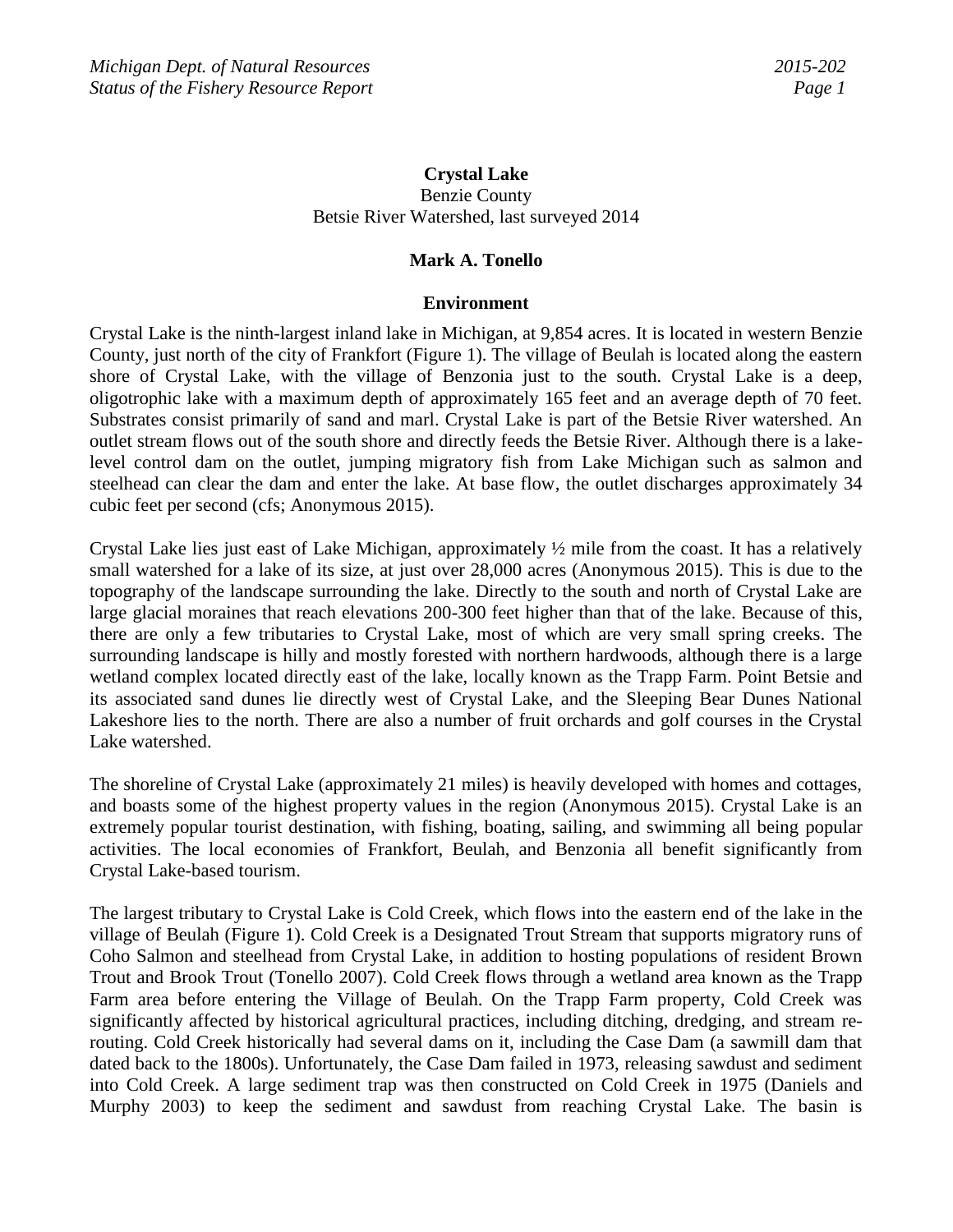approximately 90 feet by 350 feet and is emptied as needed by the Village of Beulah. The basin continues to intercept sediment, including that coming off the Trapp Farm property.

There are several different opportunities for public access on Crystal Lake (Figure 2). The largest public access site is the Michigan Department of Natural Resources (MDNR) site located off Mollineaux Road on the south shore, just east of Railroad Point. This site was completed in late 2011 and was first open to the public for the 2012 boating season. The site offers four launch ramps, with paved parking for 36 vehicles with trailers and another 20 vehicles without trailers, plus ample unpaved overflow parking. There are also two ADA car/trailer spaces. The Crystal Lake and Watershed Association co-operatively operates a boat-wash station at the site.

The other primary boat launch on Crystal Lake lies in the village of Beulah, on the east end of the lake (Figure 2). That launch has two ramps and parking for 8-10 vehicles and trailers. Also at this site is an accessible fishing pier, which was installed in the summer of 2014. The Beulah beach area is also popular in the spring and fall for surf-style fishing for Rainbow Trout, Lake Trout, and Coho Salmon. Boat launches with parking for a few vehicles and trailers are also available at the end of Lobb Road on the south shore of the lake, and at the end of Nichols Road on the north shore. Although most of the shoreline of Crystal Lake is privately owned and developed, the Railroad Point Natural Area provides nearly 200 acres and over 3,000 feet of undeveloped shoreline. The Natural Area is owned by Benzie County and jointly administered by the Grand Traverse Regional Land Conservancy.

Crystal Lake is a Designated Trout Lake, and is regulated under Type E fishing regulations. This means that Crystal Lake is open to year-round fishing, with a year-round possession season on trout and salmon. The minimum size limits for Lake, Brook, Brown, and Rainbow Trout are 15 inches, while the minimum size limit for Coho or Chinook Salmon is 10 inches. The daily possession limit is 3 trout or salmon of one species or in combination.

The Crystal Lake and Watershed Association (CLWA) is the primary citizen-based advocacy group for Crystal Lake, and is a 501(c)(3) organization. The CLWA was founded in 2004 through the merger of two groups: the Crystal Lake Association and the Crystal Lake Watershed Fund. Both groups originated back in the 1960s (Anonymous 2015). The CLWA supports a number of programs including water quality sampling, landowner education, student education, operation of the boat wash station at the MDNR boat launch and others.

## **History**

Because of its east-west orientation and susceptibility to Lake Michigan winds, Crystal Lake was originally known as "Cap" Lake, referring to the whitecaps which were and still are, very common on the lake (Case 1915, Brown and Funk 1940). Historically the lake level of Crystal Lake was approximately 20 feet higher than it currently is today. In 1873, an ill-conceived project by a local businessman named Archibald Jones to allow steamboat navigation between Lake Michigan and Crystal Lake via the Betsie River went awry. The project called for straightening and dredging the Betsie River and the Crystal Lake outlet stream, but did not take into account the differences in elevation between Crystal Lake and those waterbodies. When the construction crew attempted to enlarge the Crystal Lake outlet, the force of the water took over and carved a large opening that drained the lake down to its current level over the span of approximately two weeks (Case 1915).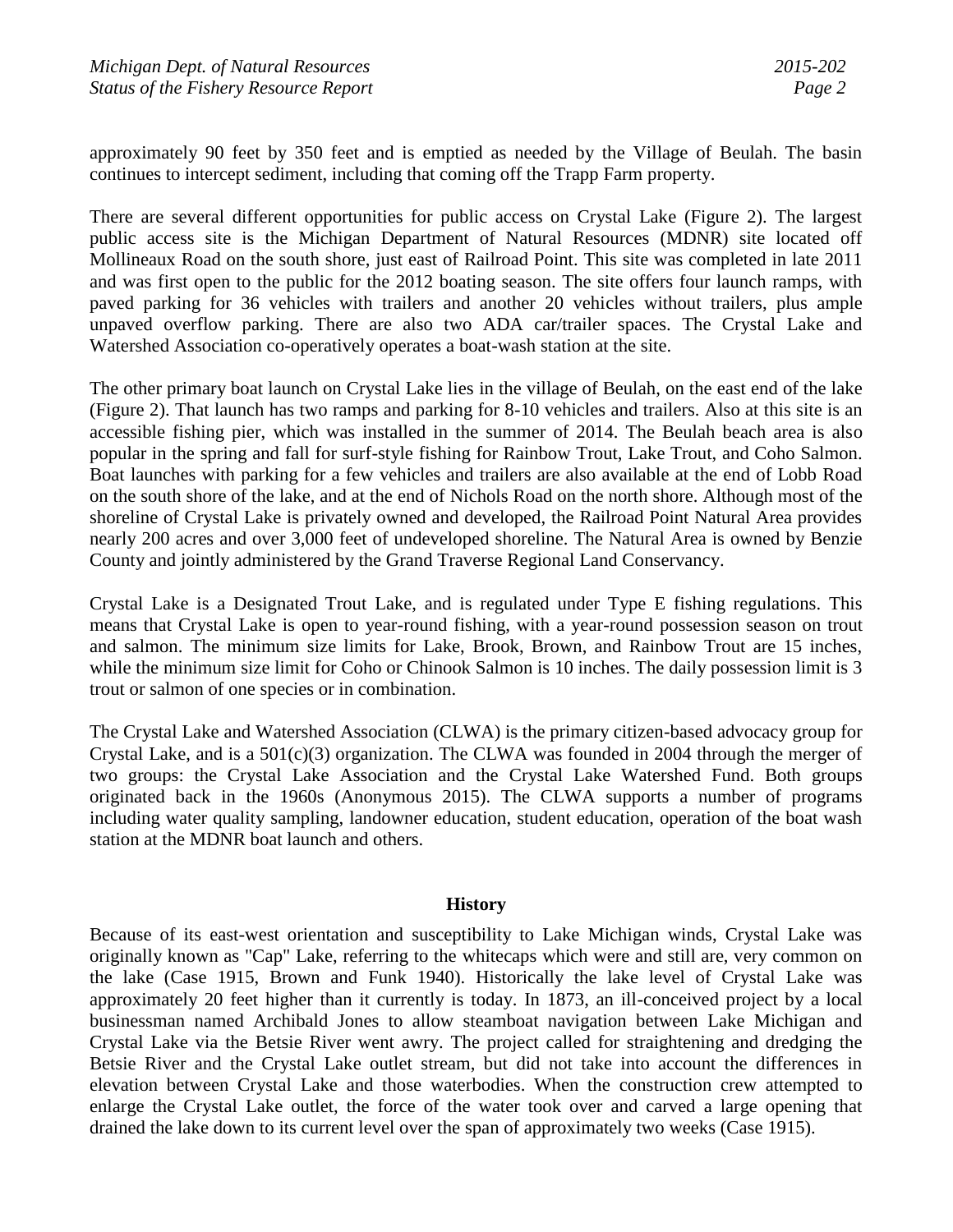The incident caused Crystal Lake to lose approximately 25% of its volume and surface area, reducing its size by approximately 3,093 acres (Anonymous 2012). The current water level is controlled by a dam that is operated by the Benzie County Drain Commissioner. The court mandated legal lake level was set in 1980. The winter level is six inches lower than the summer level, in order to protect infrastructure from ice damage. The sheer volume of water in Crystal Lake combined with the limited ability of the small outlet stream to convey water makes it difficult at times to meet the legally mandated levels.

One historical fisheries issue on Crystal Lake was that of fish (Rainbow Smelt and Rainbow Trout) supposedly exiting the lake through the outlet (Shetter and Reynolds 1942). Several attempts were made at blocking downstream fish passage, but each time the screens were demolished or broken, either by vandalism or natural conditions (storms, ice floes, etc.). Eventually it became clear that downstream migration, if it was occurring, was not having any impact on the overall fish populations in Crystal Lake.

Other fisheries management of Crystal Lake included the installation of brush shelters in 1958 (DNR files, Cadillac) in an attempt to add fish cover. In the 1960s there was some discussion regarding possible installation of a spawning reef for Lake Trout spawning. Eventually this idea was abandoned as impractical and Lake Trout populations continue to be supported by stocking.

## Fish Stocking

The first recorded fish stocking in Crystal Lake was in 1890 when Lake Trout were stocked (Table 1). Since then, Crystal Lake has had a long and varied stocking history. Lake Trout were again stocked in 1895, 1897, and 1905. Between 1905 and 1944, various warmwater and coolwater species were stocked, including Largemouth Bass, Smallmouth Bass, Bluegill, and Yellow Perch. Walleye and Warmouth each were stocked in one instance as well. The first successful introduction of Rainbow Smelt in the Great Lakes region occurred in Crystal Lake in 1912 (Van Oosten 1937). It is believed that the Rainbow Smelt populations in the upper Great Lakes originated from fish that migrated out of Crystal Lake and into Lake Michigan (Beckman 1941).

Since 1945, fish stocking in Crystal Lake has been limited to salmonids, primarily Lake and Rainbow Trout (Table 1). Splake, Brown Trout, and Atlantic Salmon were each stocked in a few years. Since 1993, only Lake and Rainbow Trout have been stocked. Recent stocking regimes have consisted of approximately 60,000 yearling Lake Trout and 20,000 yearling Rainbow Trout annually. Surplus fallfingerling steelhead (a genetic strain of Rainbow Trout) have also been stocked several times in recent years.

## Fisheries Surveys

The first fisheries survey of Crystal Lake was conducted in 1940 by the Michigan Department of Conservation (MDOC; the precursor to today's Department of Natural Resources (MDNR)). In that survey (Brown and Funk 1940) the researchers used seines, experimental gill nets, and fyke nets. Yellow Perch absolutely dominated the catch (at 98.3% by number), with most of those taken in the gill nets. Other species caught included Rock Bass, White Sucker, Lake Whitefish, Cisco (Lake Herring), Lake Trout, Burbot, Northern Pike, Bluegill, Rainbow Smelt, Spottail Shiner, Emerald Shiner, Iowa Darter, Johnny Darter, Logperch, and Bluntnose Minnow (Table 2). The researchers also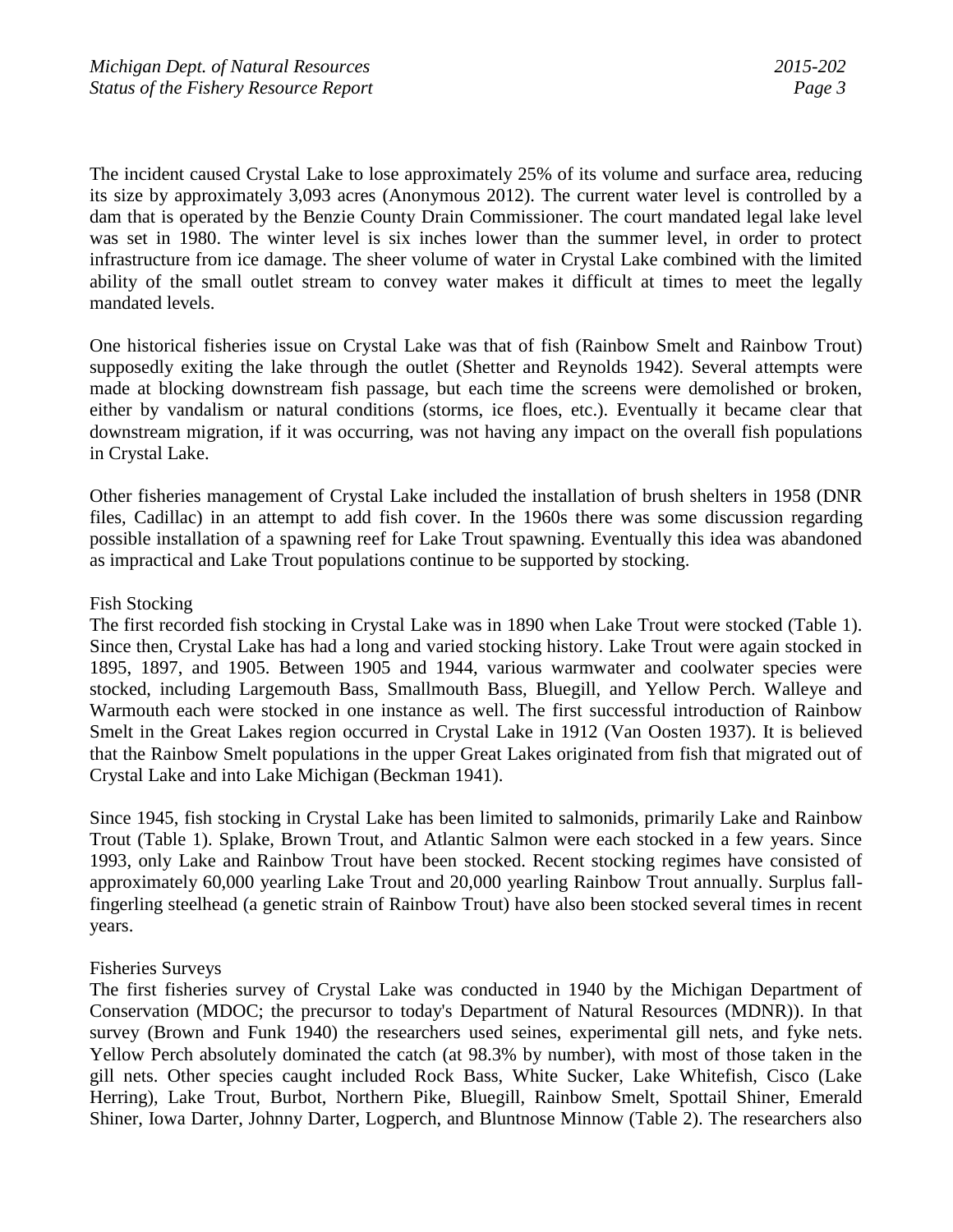caught a species they called "straw-colored shiner". There is no species known as "straw-colored shiner", so it is unknown what species they were actually referring to. Burbot, Northern Pike, and Bluegill were each represented by one individual. Other species not caught in the 1940 survey but reported as being observed or caught by anglers in Crystal Lake included Black Crappie, Bullhead, Redhorse, and Smallmouth Bass.

The 1940 survey report (Brown and Funk 1940) marks the first acknowledgement by MDOC that Crystal Lake is best suited to coolwater and coldwater species. To that point, MDOC had been stocking species like Bluegill, Largemouth Bass, Smallmouth Bass, and Yellow Perch (Table 1). The authors correctly pointed out that stocking of Yellow Perch and Smallmouth Bass was unnecessary, as those species would be able to propagate themselves naturally. They recommended halting the stocking of all but coldwater species, and specifically recommended stocking rainbow trout and lake trout.

The next MDOC fisheries survey was conducted in 1948 (MDNR files, Cadillac) by Fisheries Biologist Stanley Lievense. The 1948 survey was a short effort conducted with experimental gill nets and some seining. The only species captured were Yellow Perch, Rock Bass, White Sucker, and Smallmouth Bass, and Rainbow Smelt (Table 2). Another short gill net effort was conducted in 1956, also by Fisheries Biologist Lievense (MDNR files, Cadillac). Species caught in this effort included Lake Trout, Lake Whitefish, Burbot, Yellow Perch, Rainbow Smelt, and White Sucker (Table 2).

In November of 1960, a fyke net effort was conducted on Crystal Lake, the goal of which was to catch Lake Whitefish for stocking into Glen Lake in Leelanau County. Unfortunately, only one Lake Whitefish was captured in the effort, so no transfer was conducted. Other species caught included Rainbow Trout, Cisco, Burbot, and White Sucker (Table 2).

In 1976, several MDNR Fisheries Biologists took note that no recent comprehensive surveys had been conducted on Crystal Lake. In the report (MDNR files, Cadillac), MDNR Biologist Bernie Ylkanen detailed the existing sparse fisheries knowledge of Crystal Lake. He mentioned that Lake Trout and Rainbow Trout fishing were only fair. He mentioned that the Yellow Perch fishery was good yearround. He also discussed the Lake Whitefish fishery, including the good ice fishery, and spring/fall nearshore fishery, and the November/December spear fishery. Laarman (1976) also recommended surveying the lake with appropriate fisheries sampling gear and forming management recommendations from the results.

In response, in June of 1977, MDNR conducted a fisheries survey of Crystal Lake with Great Lakes gill nets (Hay 1980). Species collected included Lake Trout, Lake Whitefish, Cisco, Yellow Perch, Rainbow Smelt, Burbot, White Sucker, and Slimy Sculpin (Table 2). The survey showed robust populations of Lake Trout, Lake Whitefish, and Cisco. The Lake Trout ranged from 10 to 36 inches in length, with nine different age groups represented. Hay surmised that some natural reproduction was occurring, presumably based on the lack of fin clips on some of the Lake Trout from certain age groups. Four different age classes of Lake Whitefish and nine different year classes of Cisco were present in the catch. While the Yellow Perch catch was very numerous, the vast majority was only six inches in length and came from just two year classes. Age and growth analysis indicated that they were growing slowly.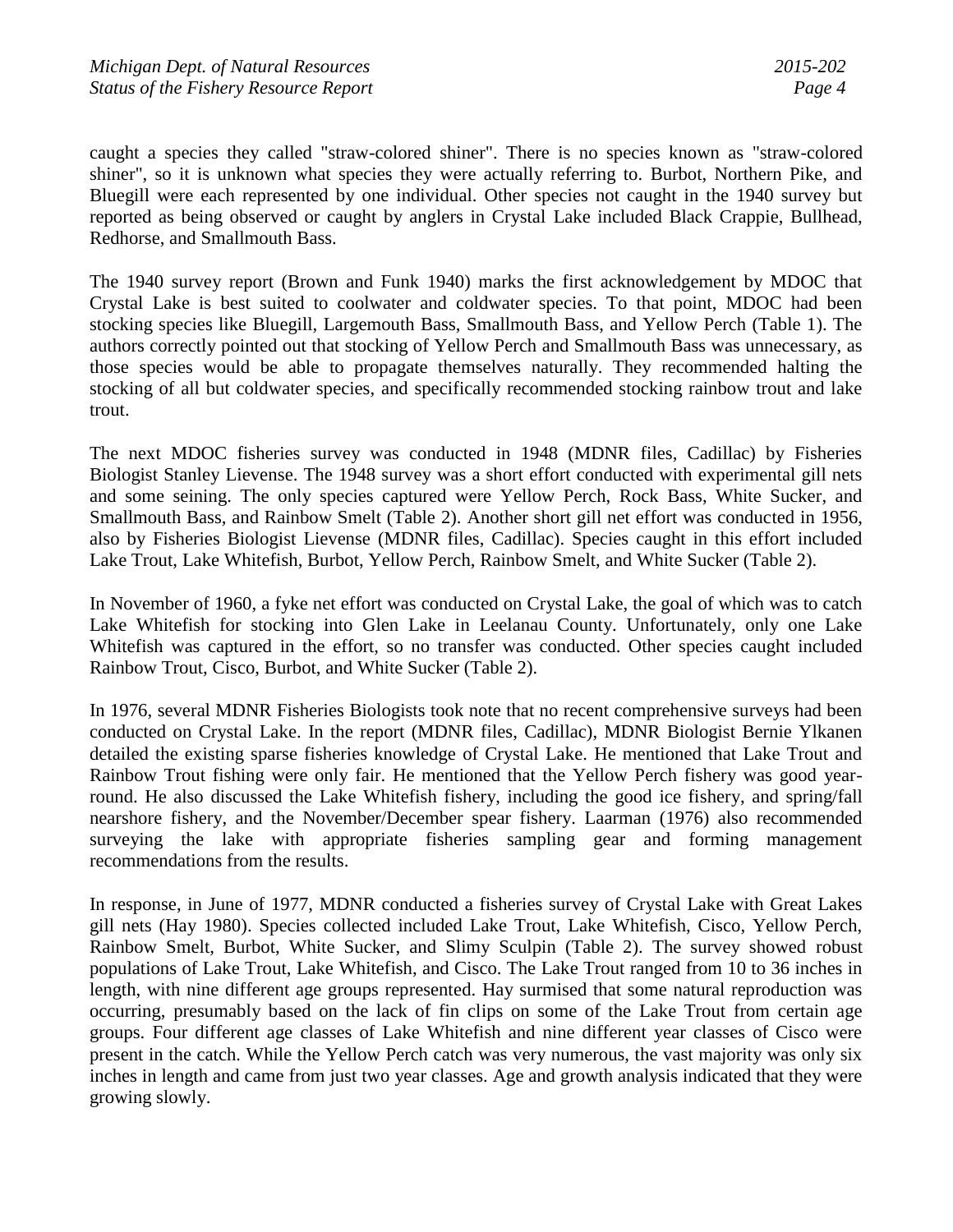Subsequent fisheries surveys of Crystal Lake were conducted in 1989 (Hay 1989) and 1997 (MDNR files, Cadillac). Like the 1977 survey, these surveys consisted only of Great Lakes gill nets. Large numbers of Lake Trout representing numerous year classes were caught in both surveys. As in 1977, robust populations of Lake Whitefish and Cisco were present, as were large numbers of Yellow Perch. In the 1989 survey, the yellow perch size structure was better (a larger percentage of the catch was over 7 inches), and growth was improved over 1977. However, in 1997, the vast majority of the Yellow Perch catch was smaller than seven inches. The 1989 survey marked the first documentation of Coho Salmon in Crystal Lake (which had never been stocked). Coho Salmon were also present in 1997. Four Rainbow Trout were caught in 1989, and one was caught in 1997. Seven Brown Trout were caught in 1989, and one was caught in 1997. No Atlantic Salmon were caught in either survey.

The next comprehensive fisheries survey of Crystal Lake was conducted in 2003. The 2003 survey was conducted over an extended time period (May through August) and utilized a number of different gear types, including small and large mesh fyke nets, trap nets, inland gill nets, and Great Lakes gill nets. In the 2003 survey, a total of 7,128 fish representing 16 species and weighing nearly 10,000 lbs. were caught (Table 3). By far, White Sucker and Rock Bass were the most numerous species caught. White Suckers comprised 53.6% of the catch by number and 78.6% by weight. Rock Bass comprised approximately 30% of the catch by number and 10.8% of the catch by weight. Other well-represented species included Yellow Perch, Cisco, and Lake Trout. The contrast between the 2003 survey and the previous three surveys was the use of trapping gear (fyke nets and trap nets). The vast majority of the White Suckers and Rock Bass were captured in the fyke nets and trap nets. Age and growth data from the 2003 survey efforts are in Tables 4-6. Some creel census was conducted during the summer of 2003 as well. Although the catch and effort data is unavailable, age and growth data from fish sampled by creel census is included in Tables 4 and 6.

An ice fishing creel census survey was conducted on Crystal Lake in the winter of 2004 (MDNR Fisheries Division unpublished data; Table 7). During the ice season an estimated 31,703 fish were harvested and 9,831 fish were released by ice anglers. Yellow Perch were the most commonly caught species, with 23,916 kept and 9,520 released. Other species encountered during the winter creel survey included Rainbow Trout, Brown Trout, Lake Trout, Cisco, Lake Whitefish, White Sucker, and Rainbow Smelt. The winter 2004 ice fishery on Crystal Lake generated a total estimate of 41,794 angler hours (10,155, angler trips). Based on a value of \$39/day for daily angler expenditures (U.S. Department of the Interior, Fish and Wildlife Service, and U.S. Department of Commerce, U.S. Census Bureau 2011) the Crystal Lake ice fishery conservatively generates \$400,000 to the local economy on an annual basis.

In the summer of 2004, an experimental hydro acoustic survey was conducted on Crystal Lake. As part of the survey, Great Lakes gill nets were set to help verify the hydroacoustic fisheries data. The verification nets were set May 17-18, and August 16-17, 2004. A total of 136 fish representing eight species were caught in the Great Lakes gill nets (Tables 2 and 8). Age and growth data was collected from the netted fish (Tables 9 and 10). The results of the hydroacoustic survey showed that Crystal Lake had 1,316 fish/hectare. This result is comparable with that of hydroacoustic surveys of other large, oligotrophic inland lakes in Michigan. According to Claramunt (MDNR, unpublished data), Higgins Lake had 1,181 fish/hectare, and the main body of Lake Charlevoix had 836 fish/hectare in similar hydroacoustic surveys that were conducted in 2011.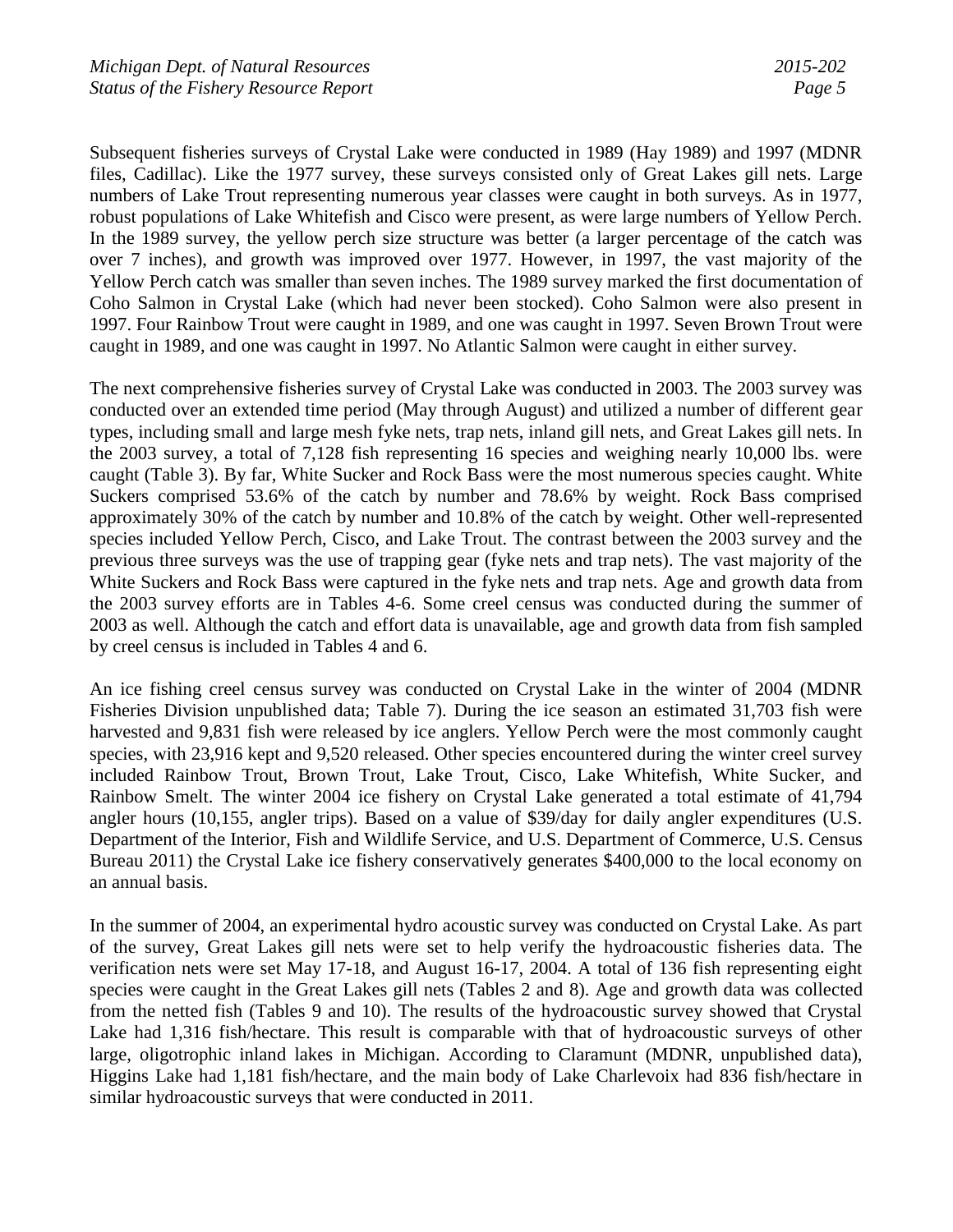Although Lake Sturgeon have never been captured in any of the Crystal Lake fisheries surveys, they have been documented in the lake. In 2005 and 2007 we received reports from riparian landowners of several Lake Sturgeon in the shallows of Crystal Lake. The reports were accompanied by photos. Some of the landowners mentioned that they see Lake Sturgeon in the shallows every spring. The Lake Sturgeon observed and photographed included large adults that were possibly exhibiting spawning behavior. The overall population level of Lake Sturgeon in Crystal Lake is unknown, but it must be assumed that natural reproduction is supporting this population.

From 1994-2015, a total of 121 exceptional fish caught from Crystal Lake have been entered into the DNR Fisheries Division Master Angler program (Table 11). The species with the most entries is Rock Bass, with 43 entries. Smallmouth Bass, Rainbow Smelt, and Burbot were also well-represented with more than 20 entries each. Eleven Lake Trout were entered over the years, along with one Brown Trout. The large number of Master Angler entries for Crystal Lake speaks to the popularity and quality of fishing on Crystal Lake.

#### **Current Status**

The most recent comprehensive fisheries survey of Crystal Lake was conducted by MDNR in the summer and fall of 2014. The summer netting portion of the survey took place from June 23 through June 27. Survey gear used included four Great Lakes gill nets (15 net-nights), two straight run gill nets (four net-nights), two experimental graded-mesh inland gill nets (six net-nights), and six trap nets (16 net-nights). The fall netting portion of the survey took place from November 5-7, and it included three Great Lakes gill nets (six net-nights), two straight run gill nets (four net-nights), and two large-mesh fyke nets (two net-nights). The primary purpose of this survey was to assess the status of all fish populations in Crystal Lake, with additional focus on the Lake Trout and Rainbow Trout populations.

During the 2014 June netting survey, a total of 4,263 fish were caught, representing 10 different species (Table 12). Rock Bass were the most frequently collected species, with a total of 3,206 caught. They represented 75.2% of the total catch by number and ranged from 3 to over 12 inches in length. Yellow Perch were also numerous in the June catch, with 784 caught, ranging from 4 to 13 inches in length. Other fish species caught in the 2014 June netting survey included Burbot, Coho Salmon, Lake Trout, Lake Whitefish, Northern Pike, Rainbow Trout, Smallmouth Bass, and White Sucker. A total of 85 Smallmouth Bass were caught, with individuals ranging up to 21 inches. Thirty Lake Trout were caught, averaging 21.5 inches in length and ranging up to 32 inches.

In the November portion of the survey, a total of 197 fish were caught, representing 9 species (Table 13). The one new species encountered was Longnose Sucker, with one caught. No Coho Salmon or Rainbow Trout were caught. The Lake Trout caught in the November portion of the survey averaged over five inches longer than those caught in June (26.7 inches vs. 21.5 inches). Also, the Yellow Perch caught in the November effort were larger than those caught in June (11.3 inches vs. 8.0).

Most species caught in the 2014 Crystal Lake survey showed growth near the State of Michigan length at age average (Tables 14 and 15). In both portions of the survey, Lake Trout exceeded the State Average growth rate. Yellow Perch were growing slightly slower than the State Average in both portions of the survey, although not dramatically so.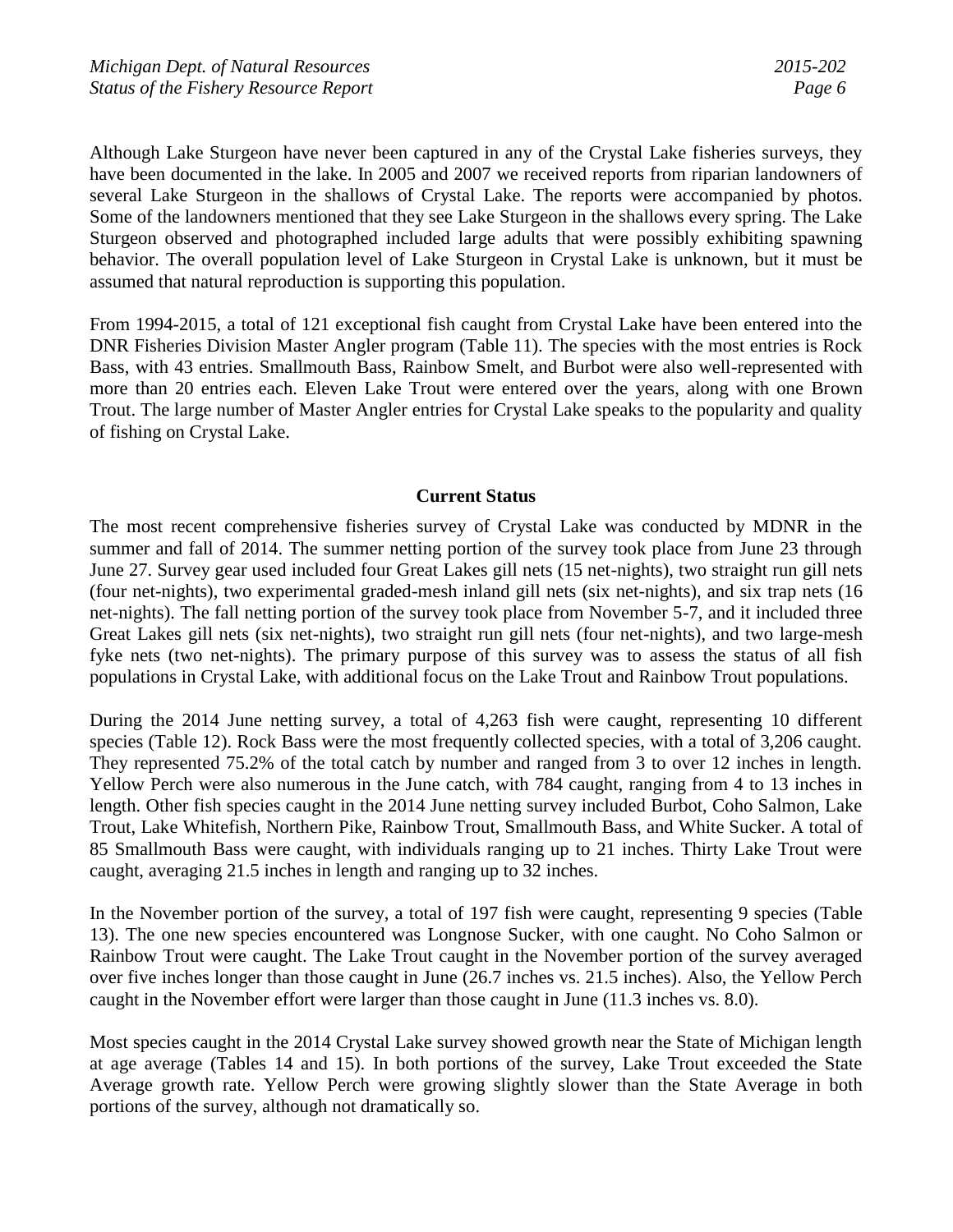#### **Analysis and Discussion**

Crystal Lake is a daunting and sometimes dangerous lake to conduct fisheries surveys on. At nearly 10,000 acres, it is a very large lake, and its proximity to Lake Michigan means that it is often subjected to storms and heavy winds coming off Lake Michigan. In both the 2003 and 2014 surveys, weather played a role, sometimes forcing the fisheries crews off the lake and preventing the tending of nets. Despite this, both surveys provided valuable information regarding the fish populations of Crystal Lake.

One of the reasons for conducting the 2014 survey of Crystal Lake was to evaluate the Lake Trout stocking program, which has been ongoing for decades (Table 1). The catch of 55 Lake Trout representing twelve different age classes verifies that the stocking program is successful. Lake Trout exhibit growth rates well above the State average (Tables 14 and 15). This is likely due to the abundant forage available in Crystal Lake in the form of Rainbow Smelt. In the 2004 winter creel survey, effort showed the popularity of Lake Trout fishing in Crystal Lake, with an estimated 3,438 harvested and another 100 released (Table 7).

The 2014 fisheries survey showed that most native fish populations in Crystal Lake are healthy. Rock Bass and Yellow Perch were particularly abundant, with many year classes represented. Many Rock Bass of Master Angler proportions are present in Crystal Lake. Smallmouth Bass were also wellrepresented in the catch, with 12 different year classes present. Crystal Lake has a reputation as a very good Smallmouth Bass fishing lake, with trophy potential. Yellow Perch are also very popular among Crystal Lake anglers and are heavily pursued in both the open water and ice fishing seasons. Northern Pike are present in the lake and grow very well, but population levels are relatively low.

Crystal Lake is somewhat unique in that it hosts a self-sustaining population of Coho Salmon (Tonello 2007). Glen Lake in Leelanau County is the only other inland lake in Michigan that is also known to host "landlocked" Coho Salmon (Seites et al. 2010). The 2014 fisheries survey was not particularly effective in catching either Coho Salmon or Rainbow Trout (which are stocked into Crystal Lake annually and may also reproduce naturally in Cold Creek and other tributaries). Perhaps different survey methods or a different time of year might be more successful in catching Rainbow Trout and Coho Salmon in assessment gear. Creel census might also be a better method for assessing the Rainbow Trout stocking program and the size of the Coho Salmon population.

Although not native, Rainbow Smelt are a very important species on Crystal Lake, both as a sport fishery and as a forage base for large salmonid predators. No Rainbow Smelt were caught in the 2014 survey. Although the survey gear used is not designed to catch Rainbow Smelt, they had been caught by similar gear in many previous surveys (Table 2). Again, creel census is likely a better tool for assessing the Rainbow Smelt population and fishery. Rainbow Smelt are heavily pursued on Crystal Lake by ice anglers in the winter. Another species that was noticeably absent in the 2014 fisheries survey catch was Cisco. They had been caught in most previous fisheries surveys of Crystal Lake (Table 2). Most recently, 221 were caught in the 2003 fisheries survey and another 67 caught in the 2004 survey.

## **Management Direction**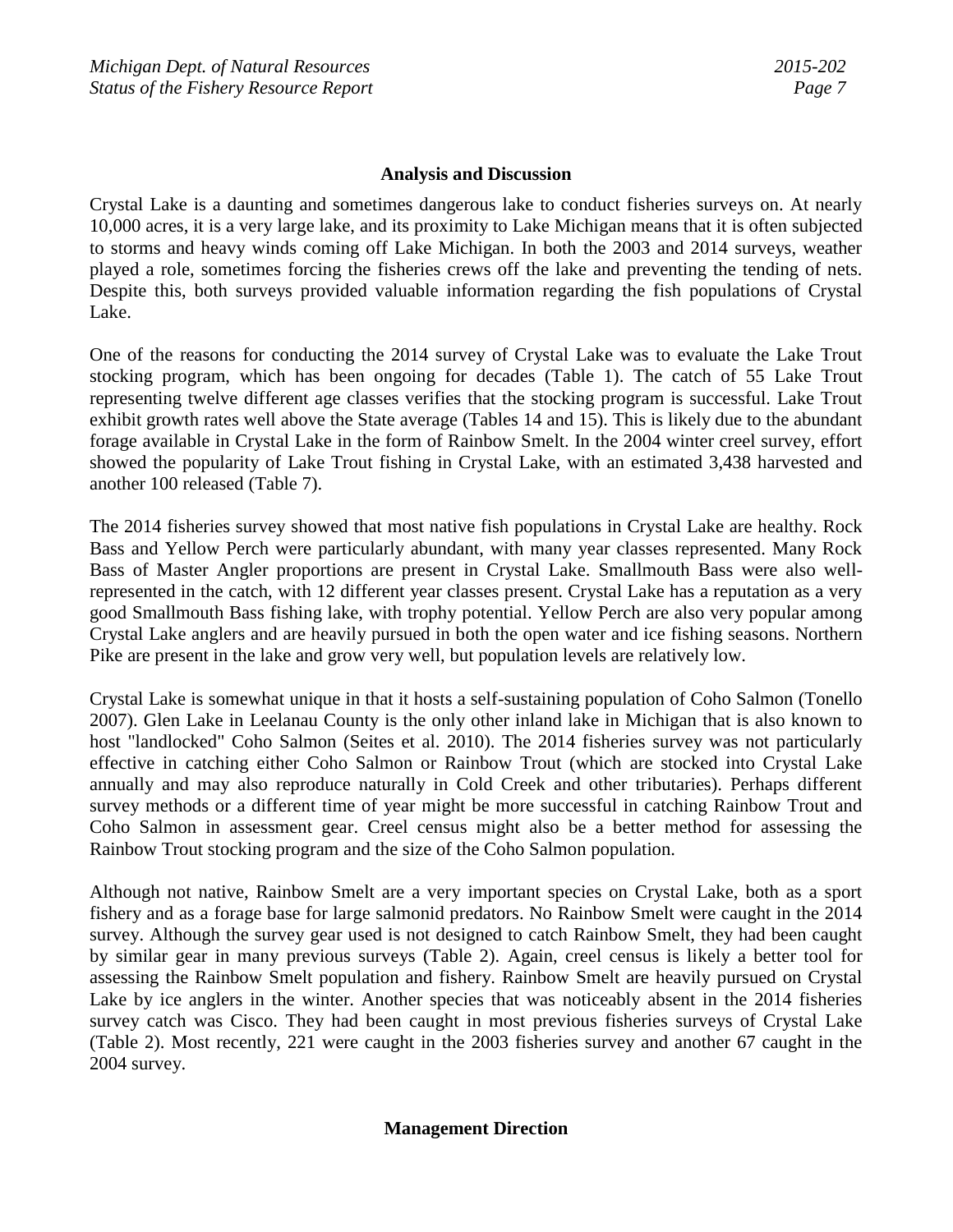Crystal Lake is an extremely popular lake for sportfishing. It is well-known for multiple fisheries, including a very popular Rainbow Smelt fishery, the likes of which can only be found on a handful of other inland lakes in Michigan. The large number of Master Angler entries (Table 11) speaks to the quality and popularity of Crystal Lake for anglers. The 2004 creel survey showed that the Crystal Lake fishery was worth nearly \$400,000 to the local economy (U. S. Department of the Interior 2011). Due to inflation rates in the 10+ years since the survey was conducted, it can easily be assumed that the fishery today generates well over \$500,000 to the economy of Benzie County and the Beulah area.

Crystal Lake is a rare natural resource in that it has deep, cold water that can harbor species like Lake Trout, Cisco, and Rainbow Smelt. For over 50 years, Crystal Lake has had a reputation as a good lake for catching Lake Trout. The Lake Trout population is likely entirely dependent on stocking. Therefore, we should continue to annually stock 60,000 yearling Lake Trout (a rate of 6.1 yearlings per acre). Subsequent fisheries surveys should be conducted to monitor Lake Trout growth rates. If Lake Trout growth rates were to drop, then stocking rates should be examined and possibly reduced. Although Rainbow Trout were virtually nonexistent in the 2014 catch, a well-regarded sport fishery exists for this species. For that reason, we should continue to stock 20,000 yearling Eagle Lake strain Rainbow Trout annually.

Native species like Yellow Perch, Rock Bass, Lake Whitefish, and Smallmouth Bass should continue to thrive in Crystal Lake without direct management efforts. Although not native, Rainbow Smelt are very popular with anglers, and they also should continue to provide a quality sportfishery. However, the lack of Cisco in the catch of the 2014 survey is concerning, especially considering that Cisco had been caught in most previous surveys (Table 2). Similar results occurred in surveys of nearby Duck Lake (2008; Tonello 2012) and Green Lake (2013; Tonello 2014). Both lakes have had historically robust Cisco populations, but none were found in the most recent surveys of both of those respective lakes. Future fisheries surveys should make a concerted effort to sample Cisco in particular on Crystal Lake. Cisco are a listed as a "Threatened" species by the Michigan Department of Natural Resources.

A year-round creel census survey should be conducted on Crystal Lake as soon as possible. Although the 2004 winter creel census provided valuable data, more recent angler effort, catch, and harvest data from all four seasons would provide more information. Also, the MDNR Public Access Site did not exist in 2004, so access to Crystal Lake was more difficult at that time. A modern creel census survey could incorporate some new components to estimate the economic value of the fishery to the local economy.

Any remaining riparian wetlands adjacent to Crystal Lake should be protected as they are critical to the continued health of the aquatic community. Future riparian development and wetland loss may result in deterioration of the water quality and aquatic habitat. Healthy biological communities in inland lakes require suitable natural habitat. Human development within the lake watershed, along the shoreline, and in the lake proper has a tendency to change and diminish natural habitat. Appropriate watershed management is necessary to sustain healthy biological communities, including fish, invertebrates, amphibians, reptiles, birds and aquatic mammals. For lakes this includes best management practices (BMP's) that ensure high water quality, especially for nutrients; preservation of natural shorelines, particularly shore contours and vegetation; and preservation of bottom contours, vegetation, and wood structure within a lake. Guidelines for protecting fisheries habitat in inland lakes can be found in Fisheries Division Special Report 38 (O'Neal and Soulliere 2006).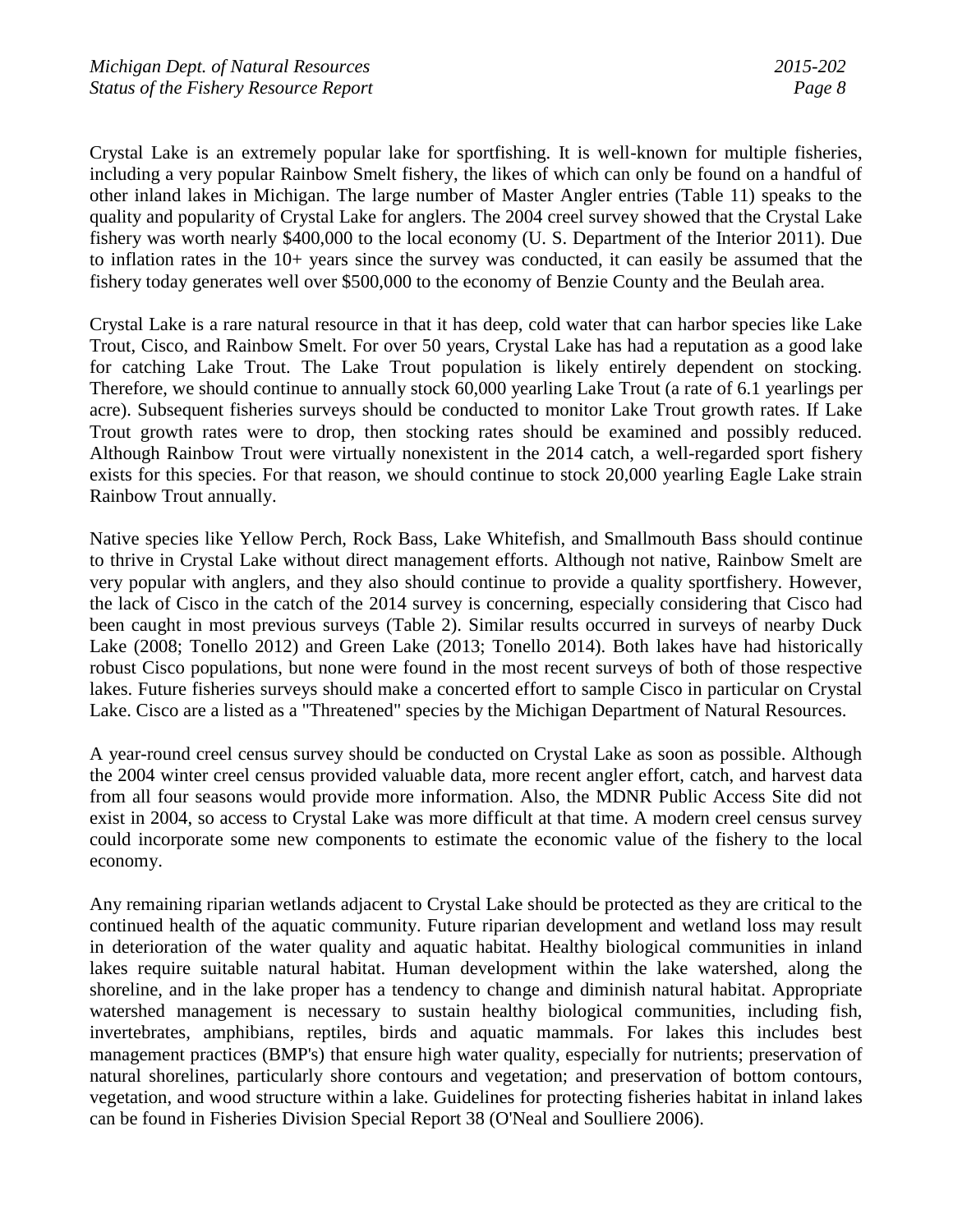#### **References**

Anonymous. 2012. Crystal Whitecaps: Winter 2012. Vol. 8, No. 1, Winter 2012. Crystal Lake and Watershed Association, Beulah, MI.

Anonymous. 2015. Betsie River/Crystal Lake Management Plan (Draft). The Betsie River/Crystal Lake Watershed Management Plan Steering Committee, Beulah, MI.

Beckman, W. C. 1941. Length-weight relationship, age, sex ratio and food habits of the smelt (Osmerus mordax) from Crystal Lake, Benzie County, Michigan. Institute for Fisheries Research Report No. 716, Michigan Department of Conservation, Ann Arbor.

Brown, C. J. D., and J. Funk. 1940. Fisheries survey of Crystal Lake, Benzie County. Institute for Fisheries Research Report No. 629, Michigan Department of Conservation, Ann Arbor.

Case, W. L. 1915. The Tragedy of Crystal Lake. J. W. Saunders, Publisher, Beulah, MI.

Daniels, S. L, and P. C. Murphy. 2003. Biomonitoring of the Cold Creek Watershed. Crystal Lake Watershed Fund, Beulah, MI.

Hay, R. L. 1980. 1977 fisheries survey, Crystal Lake, Benzie County. Michigan Department of Natural Resources, Traverse City.

Hay, R. L. 1989. 1989 fisheries survey, Crystal Lake, Benzie County. Michigan Department of Natural Resources, Traverse City.

Laarman, P. W. 1976. The sport fisheries of the twenty largest inland lakes in Michigan. Michigan Department of Natural Resources Research Report No. 1843. Lansing.

O'Neal, R. P., and G. J. Soulliere. 2006. Conservation guidelines for Michigan lakes and associated natural resources. Michigan Department of Natural Resources, Fisheries Special Report 38, Ann Arbor.

Seites, H. L, M. A. Tonello, and T. G. Kalish. 2010. Glen Lake Chain: Status of the Fishery Resource Report 2010-100. Michigan Department of Natural Resources, Lansing.

Shetter, D. S., and D. Reynolds. 1942. Report on the operation of the Crystal Lake outlet weir, and observations on the possible lake spawning of the smelt in Crystal Lake, Benzie County, with general notes on the smelt situation in Crystal Lake. Institute for Fisheries Research Report No. 792, Michigan Department of Conservation, Ann Arbor.

Tonello, M. A. 2007. Cold Creek: 2006 fisheries survey. Michigan Department of Natural Resources, Cadillac.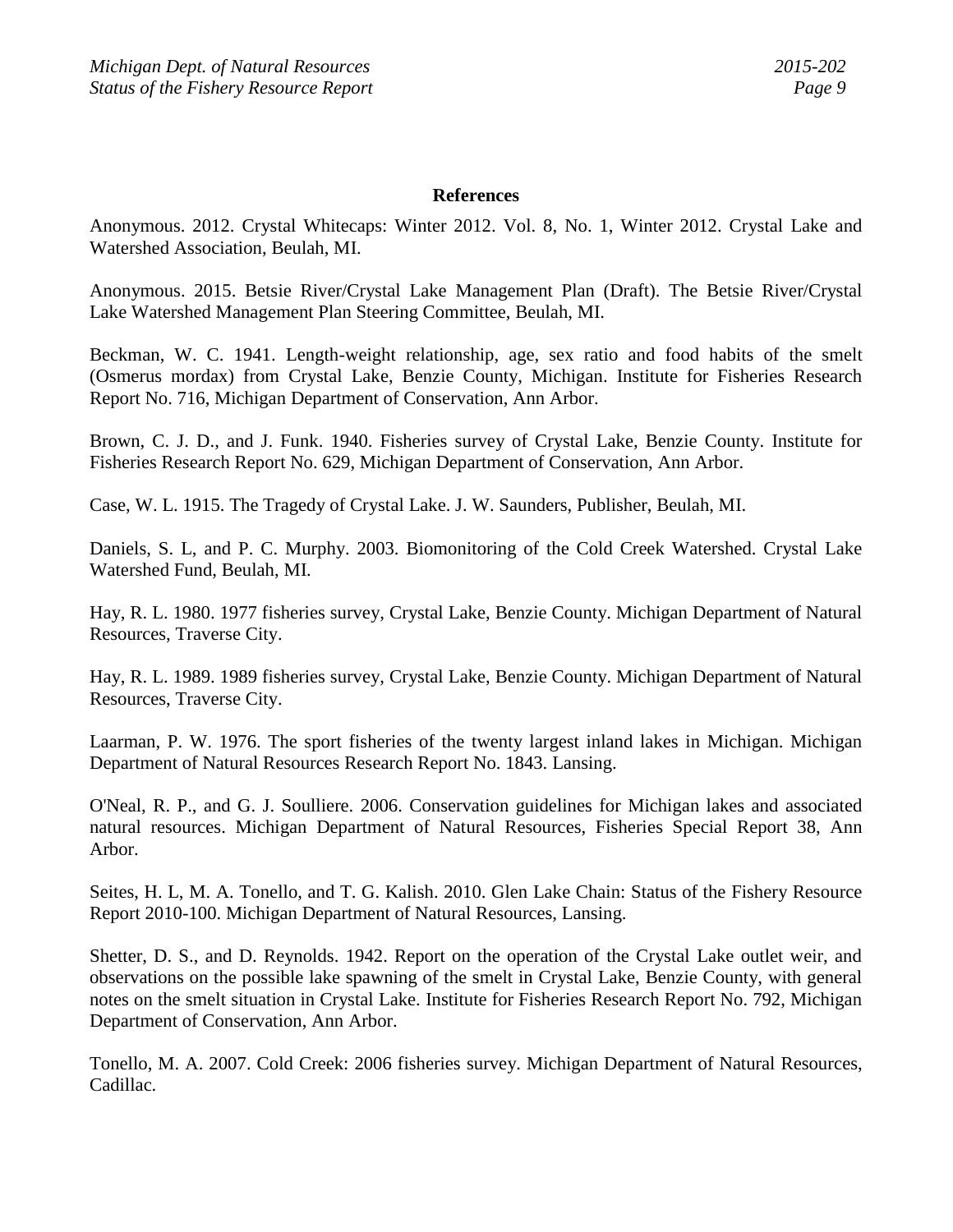Tonello, M. A. 2012. Duck Lake: Status of the Fishery Resource Report 2012-128. Michigan Department of Natural Resources, Lansing.

Tonello, M. A. 2014. Green Lake: Status of the Fishery Resource Report 2014-129. Michigan Department of Natural Resources, Lansing.

U.S. Department of the Interior, U.S. Fish and Wildlife Service, and U.S. Department of Commerce, U.S. Census Bureau. 2011 National Survey of Fishing, Hunting, and Wildlife-Associated Recreation.

Van Oosten, J. 1937. The dispersal of smelt, Osmerus mordax (Mitchill), in the Great Lakes Region. Transactions of the American Fisheries Society 66:160-171.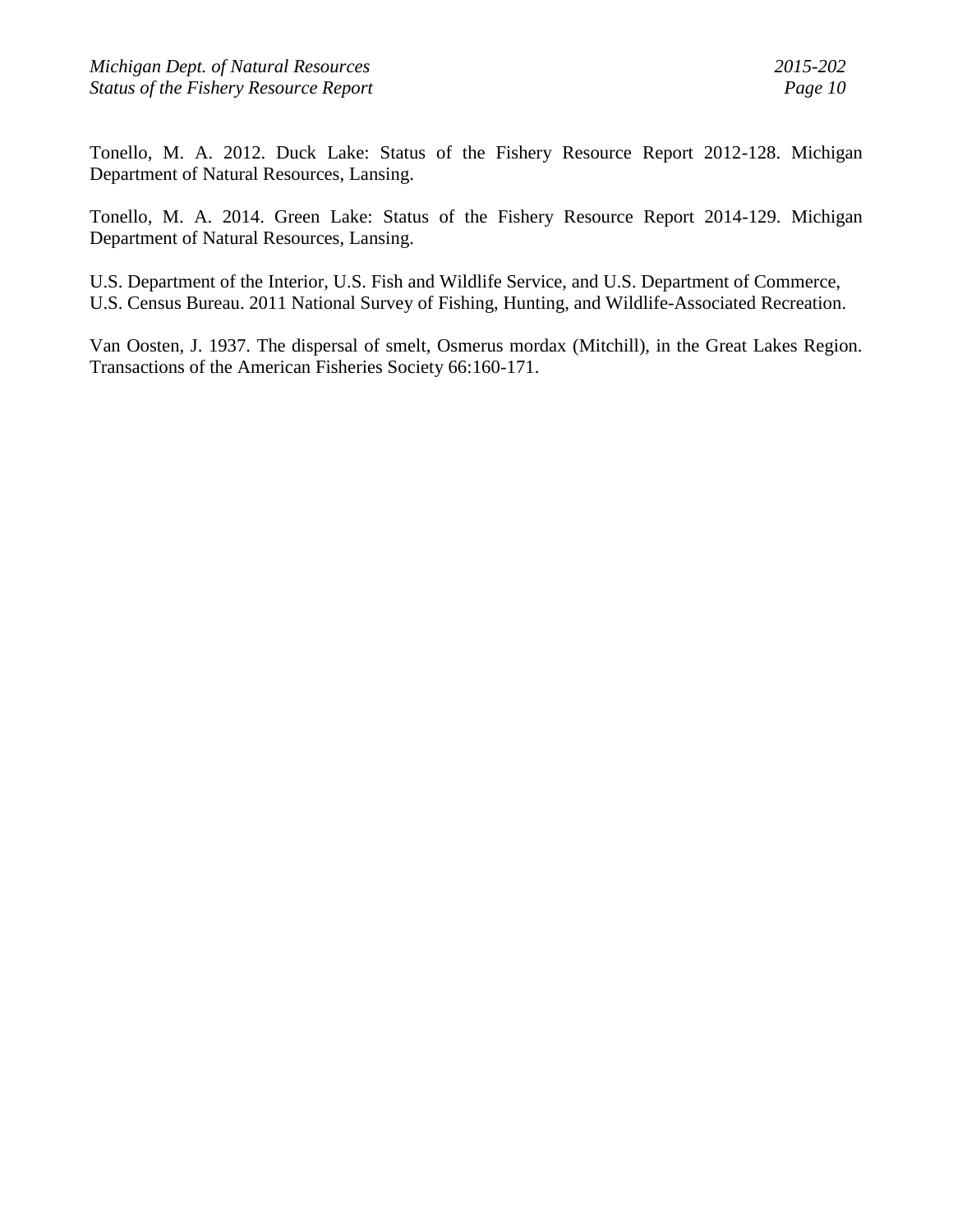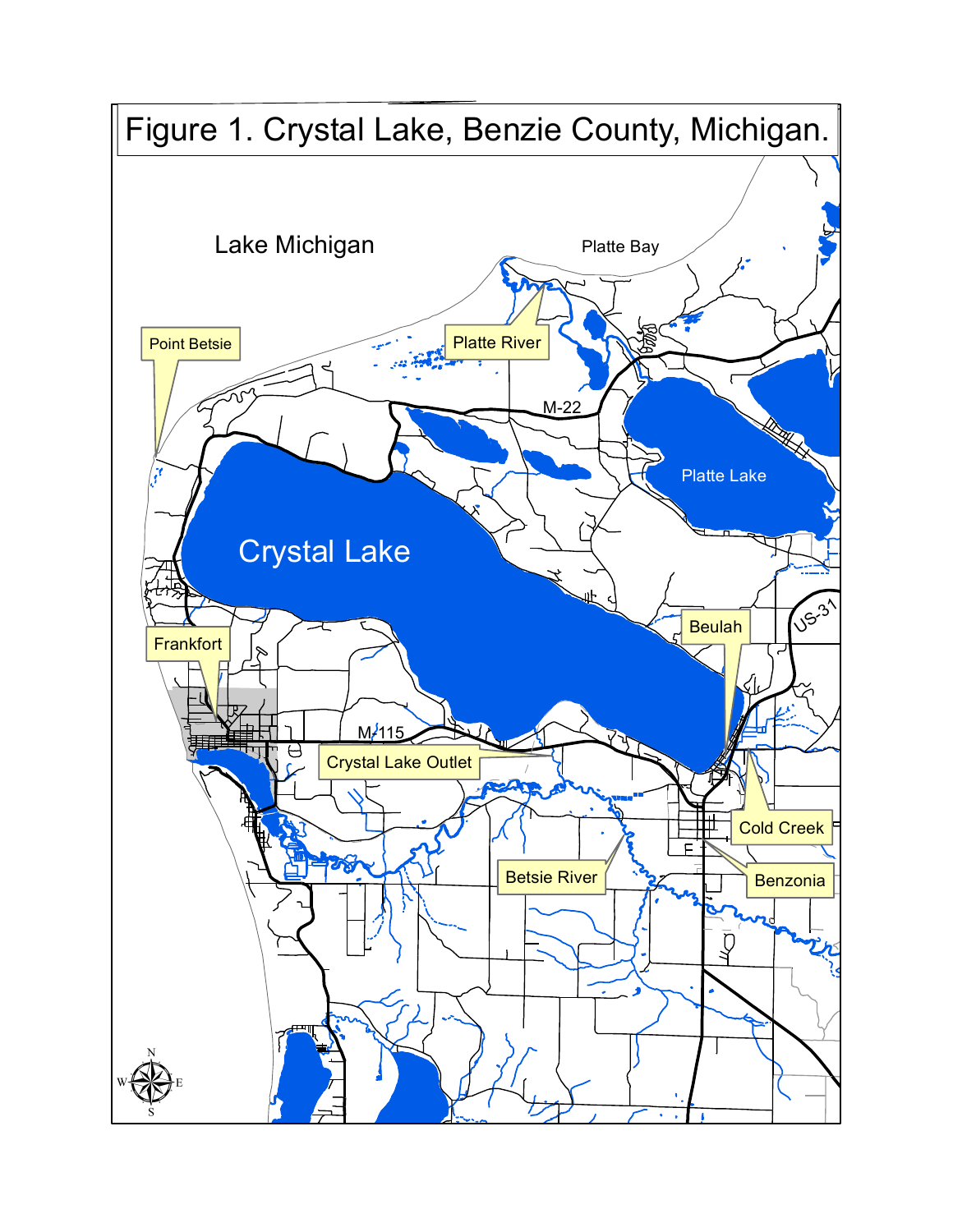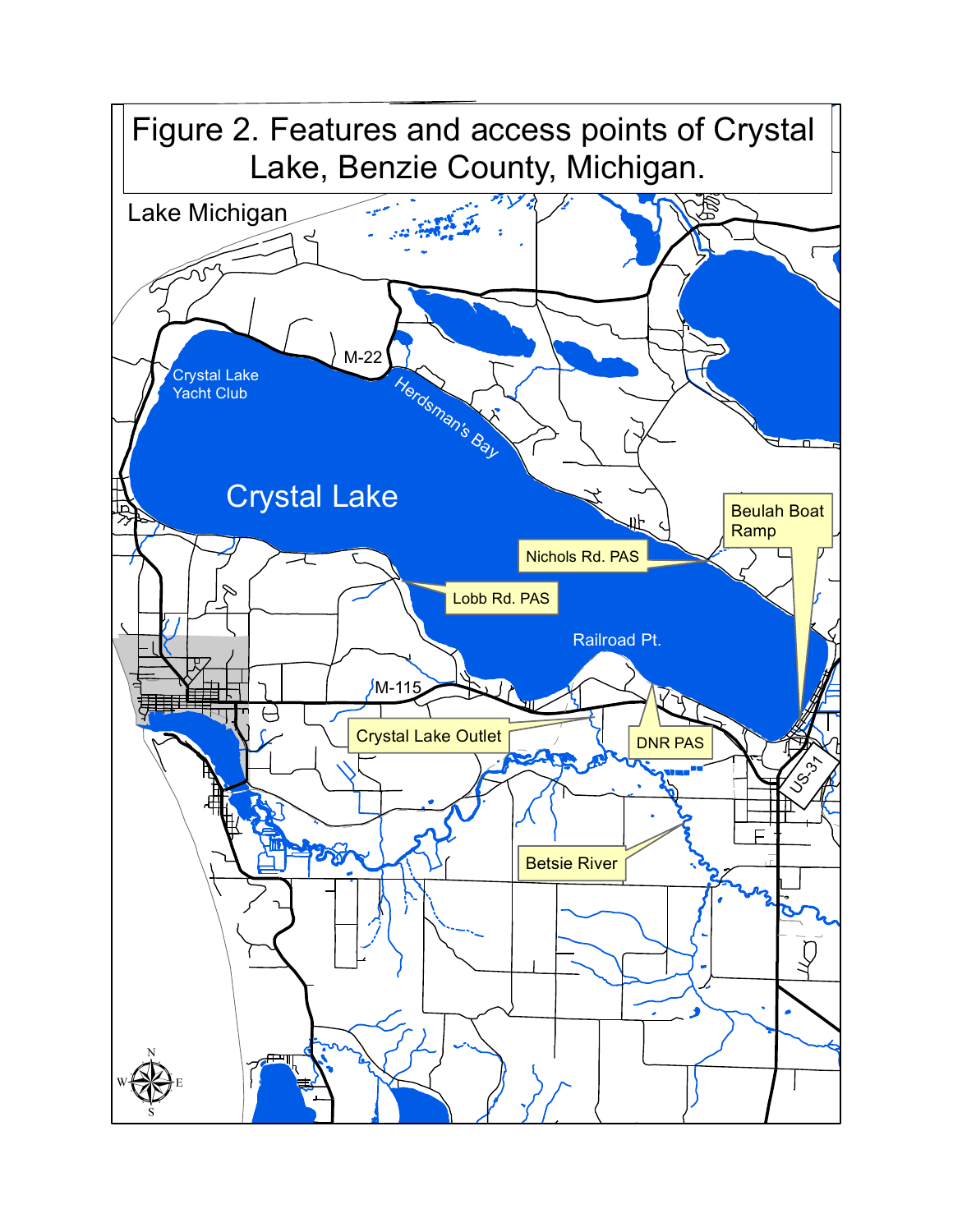| ravit i. | <b>I ISII SIUCKEU III CIJSIAI LAKE, DEIIZIE CUUIIII), TOSU-ZUTU.</b> |              |                     |        |
|----------|----------------------------------------------------------------------|--------------|---------------------|--------|
| Year     | Species                                                              | Number       | Size/age            | Strain |
| 1890     | Lake Trout                                                           | 460          | 2 yr.               |        |
| 1895     | Lake Trout                                                           | 25,000       |                     |        |
| 1897     | Lake Trout                                                           | 80,000       |                     |        |
|          | Walleye                                                              | 800,000      | fry                 |        |
| 1905     | Lake Trout                                                           | 30,000       | fry                 |        |
|          | Largemouth Bass                                                      | 600          | fingerlings         |        |
| 1910     | <b>Smallmouth Bass</b>                                               | 1,000        | fingerlings         |        |
|          | <b>Yellow Perch</b>                                                  | 500          | fingerlings         |        |
|          | Warmouth                                                             | 1,000        | yearlings and 2 yr. |        |
| 1912     | <b>Rainbow Smelt</b>                                                 | 16,400,000   | eggs                |        |
| 1930     | <b>Bluegill</b>                                                      | 280          | yearlings           |        |
| 1932     | Largemouth Bass                                                      | 1,000        |                     |        |
| 1934     | Bluegill                                                             | 10,000       | 3 mo.               |        |
| 1935     | <b>Bluegill</b>                                                      | 10,000       | 4 mo.               |        |
|          | Lake Trout                                                           | 9,000        | 8 mo.               |        |
|          | Smallmouth Bass                                                      | 2,000        | 4 mo.               |        |
| 1936     | <b>Bluegill</b>                                                      | 200          | yearlings           |        |
|          | Largemouth Bass                                                      | 200          | yearlings           |        |
| 1937     | <b>Bluegill</b>                                                      | 10,000       | 5 mo.               |        |
|          | Lake Trout                                                           | 20,000       | fry                 |        |
|          | <b>Smallmouth Bass</b>                                               | 2,500        | 5 mo.               |        |
| 1938     | <b>Lake Trout</b>                                                    | 16,000       | 3 mo.               |        |
|          | <b>Yellow Perch</b>                                                  | 180,000      | 7 mo.               |        |
| 1939     | <b>Smallmouth Bass</b>                                               | 2,100        | 4 mo.               |        |
|          | <b>Yellow Perch</b>                                                  | 30,000       | 7 mo.               |        |
| 1940     | Lake Trout                                                           | 5,000        | yearlings           |        |
|          | <b>Smallmouth Bass</b>                                               | 1,100        | 4 mo.               |        |
| 1941     | Lake Trout                                                           | 7,335        | 2 yr.               |        |
|          | <b>Rainbow Trout</b>                                                 | 9,990        | adults              |        |
|          | <b>Smallmouth Bass</b>                                               | 300          | 4 mo.               |        |
| 1942     | Lake Trout                                                           | 6,800        | 2 yr.               |        |
|          | <b>Rainbow Trout</b>                                                 | 5,000        | yearlings           |        |
|          | <b>Smallmouth Bass</b>                                               | 1,625        | 4-5 mo.             |        |
| 1943     | Smallmouth Bass                                                      |              | 3 mo.               |        |
| 1944     |                                                                      | 1,200<br>470 | 4 mo.               |        |
| 1945     | <b>Smallmouth Bass</b><br>Lake Trout                                 | 2,000        | 2 yr.               |        |
| 1946     | Lake Trout                                                           |              |                     |        |
| 1947     |                                                                      | 7,000        | 2 yr.               |        |
|          | Lake Trout                                                           | 5,000        | adults<br>9"        |        |
| 1948     | Lake Trout                                                           | 3,000        |                     |        |
| 1949     | Lake Trout                                                           | 5,000        | 7.5"<br>9"          |        |
| 1950     | Lake Trout                                                           | 5,000        | 7.8"                |        |
| 1951     | Lake Trout                                                           | 13,400       | 8"                  |        |
| 1952     | Lake Trout                                                           | 3,350        |                     |        |
| 1953     | Lake Trout                                                           | 8,673        | $7 - 8"$            |        |
| 1955     | Lake Trout                                                           | 5,000        | legal               |        |
| 1956     | Lake Trout                                                           | 11,500       | legal               |        |
|          | <b>Rainbow Trout</b>                                                 | 12,000       | sublegal            |        |
| 1957     | Lake Trout                                                           | 6,500        | legal               |        |

Table 1. Fish stocked in Crystal Lake, Benzie County, 1890-2015.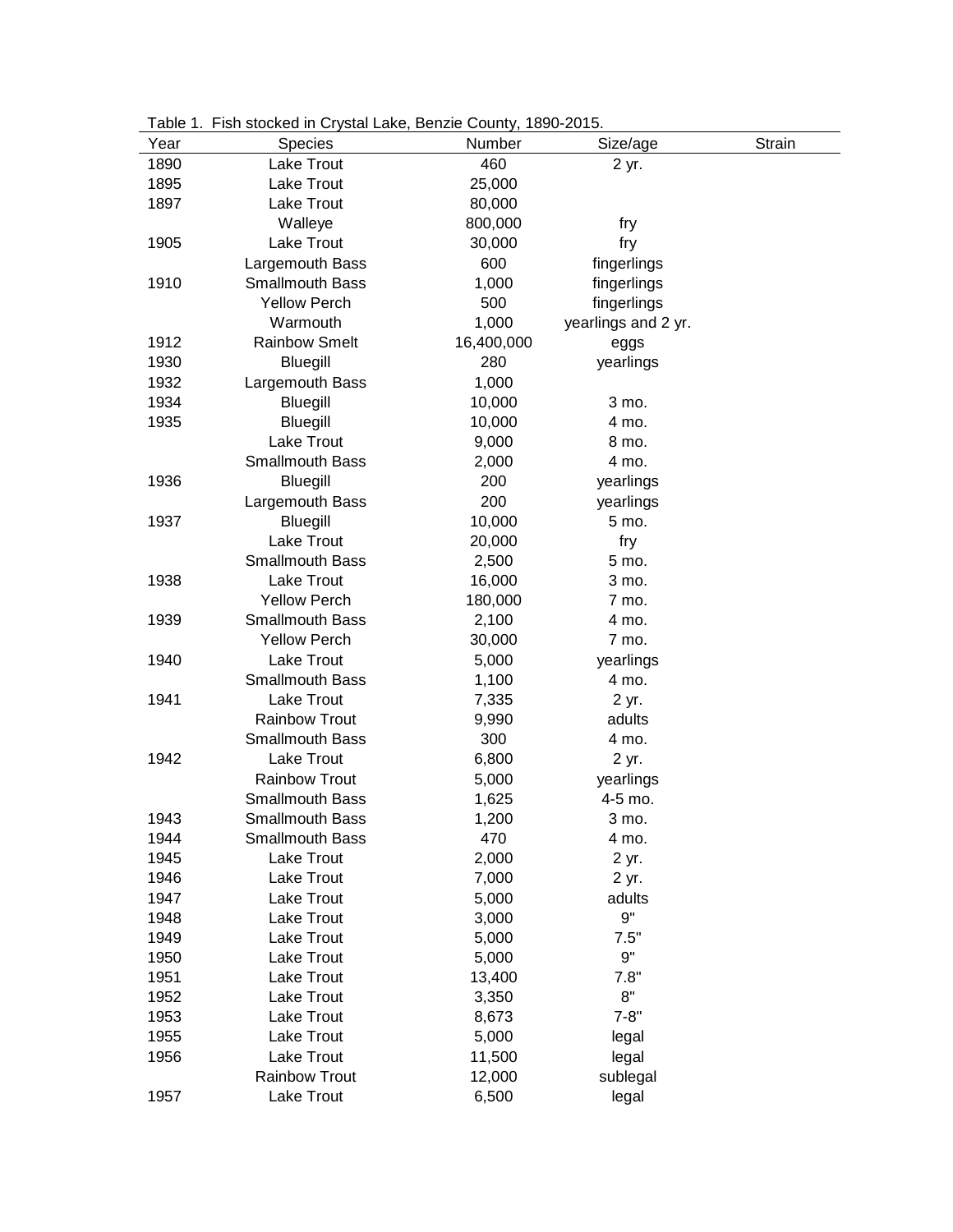|      | Table 1 continued. Fish stocked in Crystal Lake, Benzie County, 1890-2014. |         |                    |                 |
|------|----------------------------------------------------------------------------|---------|--------------------|-----------------|
|      | <b>Rainbow Trout</b>                                                       | 10,000  | legal              |                 |
|      | <b>Rainbow Trout</b>                                                       | 65,000  | sublegal           |                 |
| 1958 | Lake Trout                                                                 | 15,000  | legal              |                 |
|      | <b>Rainbow Trout</b>                                                       | 92,000  | sublegal           |                 |
| 1959 | Lake Trout                                                                 | 15,100  | legal              |                 |
| 1960 | Lake Trout                                                                 | 15,000  | legal              |                 |
|      | <b>Rainbow Trout</b>                                                       | 10,000  | legal              |                 |
| 1961 | Lake Trout                                                                 | 15,000  | legal              |                 |
|      | <b>Rainbow Trout</b>                                                       | 10,000  | legal              |                 |
| 1962 | Lake Trout                                                                 | 5,100   | legal              |                 |
|      | <b>Rainbow Trout</b>                                                       | 10,000  | legal              |                 |
| 1963 | Lake Trout                                                                 | 6,000   | legal              |                 |
|      | <b>Rainbow Trout</b>                                                       | 10,000  | legal              |                 |
| 1964 | Lake Trout                                                                 | 400     | legal              |                 |
|      | <b>Rainbow Trout</b>                                                       | 20,000  | legal              |                 |
| 1965 | Lake Trout                                                                 | 10,000  | legal              |                 |
|      | Lake Trout                                                                 | 5,000   | sublegal           |                 |
|      | <b>Rainbow Trout</b>                                                       | 10,000  | sublegal           |                 |
| 1966 | <b>Rainbow Trout</b>                                                       | 50,017  | spring fingerlings |                 |
|      | Splake                                                                     | 50,000  | spring fingerlings |                 |
| 1967 | Lake Trout                                                                 | 9,330   | adults             |                 |
|      | <b>Rainbow Trout</b>                                                       | 10,000  | yearlings          |                 |
| 1968 | Lake Trout                                                                 | 2,231   | adults             |                 |
|      | <b>Rainbow Trout</b>                                                       | 47,118  | yearlings          |                 |
|      | <b>Rainbow Trout</b>                                                       | 2,431   | adults             |                 |
|      | Rainbow Trout (steelhead)                                                  | 1,543   | adults             | Little Manistee |
| 1969 | <b>Rainbow Trout</b>                                                       | 5,000   | yearlings          |                 |
|      | Rainbow Trout (steelhead)                                                  | 10,000  | yearlings          | Little Manistee |
| 1970 | Lake Trout                                                                 | 10,000  | fall fingerlings   |                 |
|      | <b>Rainbow Trout</b>                                                       | 20,017  | yearlings          |                 |
|      | <b>Rainbow Trout</b>                                                       | 2,102   | adults             |                 |
| 1971 | Lake Trout                                                                 | 10,100  | yearlings          |                 |
|      | <b>Rainbow Trout</b>                                                       | 40,000  | yearlings          |                 |
|      | <b>Rainbow Trout</b>                                                       | 1,850   | adults             |                 |
| 1972 | Lake Trout                                                                 | 20,000  | yearlings          |                 |
|      | Lake Trout                                                                 | 75      | adults             |                 |
| 1973 | <b>Rainbow Trout</b>                                                       | 20,000  | yearlings          |                 |
|      | Rainbow Trout (steelhead)                                                  | 20,350  | yearlings          | Little Manistee |
|      | Splake                                                                     | 100,000 | fry                |                 |
| 1974 | <b>Lake Trout</b>                                                          | 100,000 | yearlings          |                 |
|      | Lake Trout                                                                 | 8,420   | adults             |                 |
|      | <b>Rainbow Trout</b>                                                       | 561     | adults             |                 |
| 1975 | <b>Brown Trout</b>                                                         | 306     | adults             |                 |
|      | Lake Trout                                                                 | 131,852 | yearlings          |                 |
|      | <b>Rainbow Trout</b>                                                       | 170     | adults             |                 |
| 1976 | Lake Trout                                                                 | 88,000  | yearlings          |                 |
| 1977 | Lake Trout                                                                 | 90,000  | yearlings          |                 |
| 1978 | Lake Trout                                                                 | 50,000  | yearlings          |                 |
| 1979 | Lake Trout                                                                 | 65,000  | yearlings          |                 |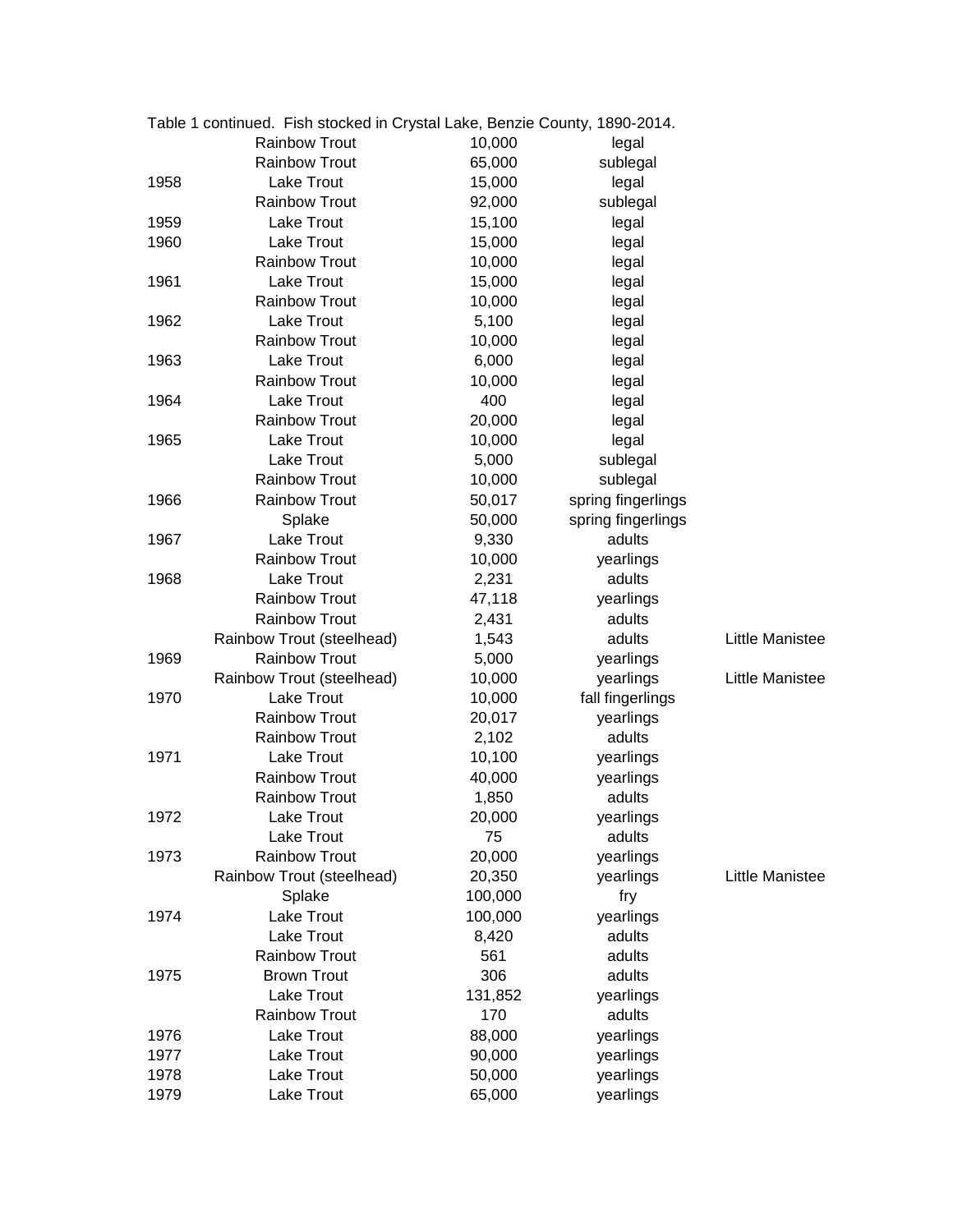|      | Table 1 continued. Fish stocked in Crystal Lake, Benzie County, 1890-2014. |         |                    |                      |
|------|----------------------------------------------------------------------------|---------|--------------------|----------------------|
| 1980 | Lake Trout                                                                 | 50,000  | yearlings          |                      |
| 1981 | Lake Trout                                                                 | 50,000  | yearlings          | Marquette            |
| 1982 | Lake Trout                                                                 | 55,000  | yearlings          | Marquette            |
| 1983 | Lake Trout                                                                 | 60,000  | yearlings          | Marquette            |
|      | Lake Trout                                                                 | 30,000  | fall fingerlings   |                      |
| 1984 | <b>Brown Trout</b>                                                         | 30,000  | yearlings          | Harrietta            |
|      | Lake Trout                                                                 | 200     | adults             | Marquette            |
| 1985 | <b>Brown Trout</b>                                                         | 25,330  | yearlings          | Harrietta            |
|      | Lake Trout                                                                 | 15,000  | yearlings          | Marquette            |
| 1986 | <b>Atlantic Salmon</b>                                                     | 21,000  | fall fingerlings   | Landlocked           |
|      | <b>Brown Trout</b>                                                         | 2,000   | yearlings          | Soda Lake            |
|      | <b>Brown Trout</b>                                                         | 1,600   | yearlings          | <b>Wild Rose</b>     |
|      | Lake Trout                                                                 | 60,000  | yearlings          | Lake Superior        |
| 1987 | <b>Brown Trout</b>                                                         | 26,900  | yearlings          | Soda Lake            |
|      | <b>Brown Trout</b>                                                         | 3,100   | yearlings          | <b>Plymouth Rock</b> |
|      | Lake Trout                                                                 | 190,000 | fall fingerlings   | Marquette            |
|      | Lake Trout                                                                 | 59,630  | yearlings          | Marquette            |
| 1988 | <b>Brown Trout</b>                                                         | 30,000  | yearlings          | <b>Plymouth Rock</b> |
|      | Lake Trout                                                                 | 150,000 | spring fingerlings | Marquette            |
| 1989 | <b>Brown Trout</b>                                                         | 30,000  | yearlings          | <b>Plymouth Rock</b> |
|      | <b>Rainbow Trout</b>                                                       | 20,000  | yearlings          | Shasta               |
| 1990 | <b>Atlantic Salmon</b>                                                     | 19,278  | fall fingerlings   | Penobscot            |
|      | <b>Brown Trout</b>                                                         | 29,997  | yearlings          | Soda Lake            |
|      | Lake Trout                                                                 | 90,920  | yearlings          | Marquette            |
|      | <b>Rainbow Trout</b>                                                       | 8,495   | yearlings          | Shasta               |
| 1991 | <b>Brown Trout</b>                                                         | 46,225  | yearlings          | <b>Plymouth Rock</b> |
|      | <b>Lake Trout</b>                                                          | 48,700  | yearlings          | Lake Superior        |
| 1992 | <b>Atlantic Salmon</b>                                                     | 50,137  | fall fingerlings   | Landlocked           |
|      | <b>Lake Trout</b>                                                          | 80,000  | yearlings          | Lake Superior        |
|      | <b>Rainbow Trout</b>                                                       | 20,000  | yearlings          | Eagle Lake           |
| 1993 | Lake Trout                                                                 | 80,000  | yearlings          | Marquette            |
|      | <b>Rainbow Trout</b>                                                       | 19,500  | yearlings          | Eagle Lake           |
| 1994 | <b>Lake Trout</b>                                                          | 71,000  | yearlings          | Marquette            |
|      | <b>Rainbow Trout</b>                                                       | 20,000  | yearlings          | Eagle Lake           |
| 1995 | Rainbow Trout                                                              | 20,000  | yearlings          | Eagle Lake           |
| 1996 | Lake Trout                                                                 | 90,660  | yearlings          | Marquette            |
|      | <b>Rainbow Trout</b>                                                       | 9,990   | yearlings          | Kamloops             |
|      | <b>Rainbow Trout</b>                                                       | 10,000  | yearlings          | Eagle Lake           |
| 1997 | Lake Trout                                                                 | 60,850  | yearlings          | Marquette            |
|      | <b>Rainbow Trout</b>                                                       | 40,000  | fall fingerlings   | Eagle Lake           |
|      | <b>Rainbow Trout</b>                                                       | 20,436  | yearlings          | Eagle Lake           |
|      | <b>Rainbow Trout</b>                                                       | 11,118  | fall fingerlings   | Shasta               |
| 1998 | Lake Trout                                                                 | 79,008  | yearlings          | Marquette            |
|      | <b>Rainbow Trout</b>                                                       | 19,975  | yearlings          | Eagle Lake           |
| 1999 | Lake Trout                                                                 | 80,800  | yearlings          | Marquette            |
|      | <b>Rainbow Trout</b>                                                       | 19,500  | yearlings          | Eagle Lake           |
| 2000 | Lake Trout                                                                 | 70,500  | yearlings          | Marquette            |
|      | <b>Rainbow Trout</b>                                                       | 20,700  | yearlings          | Eagle Lake           |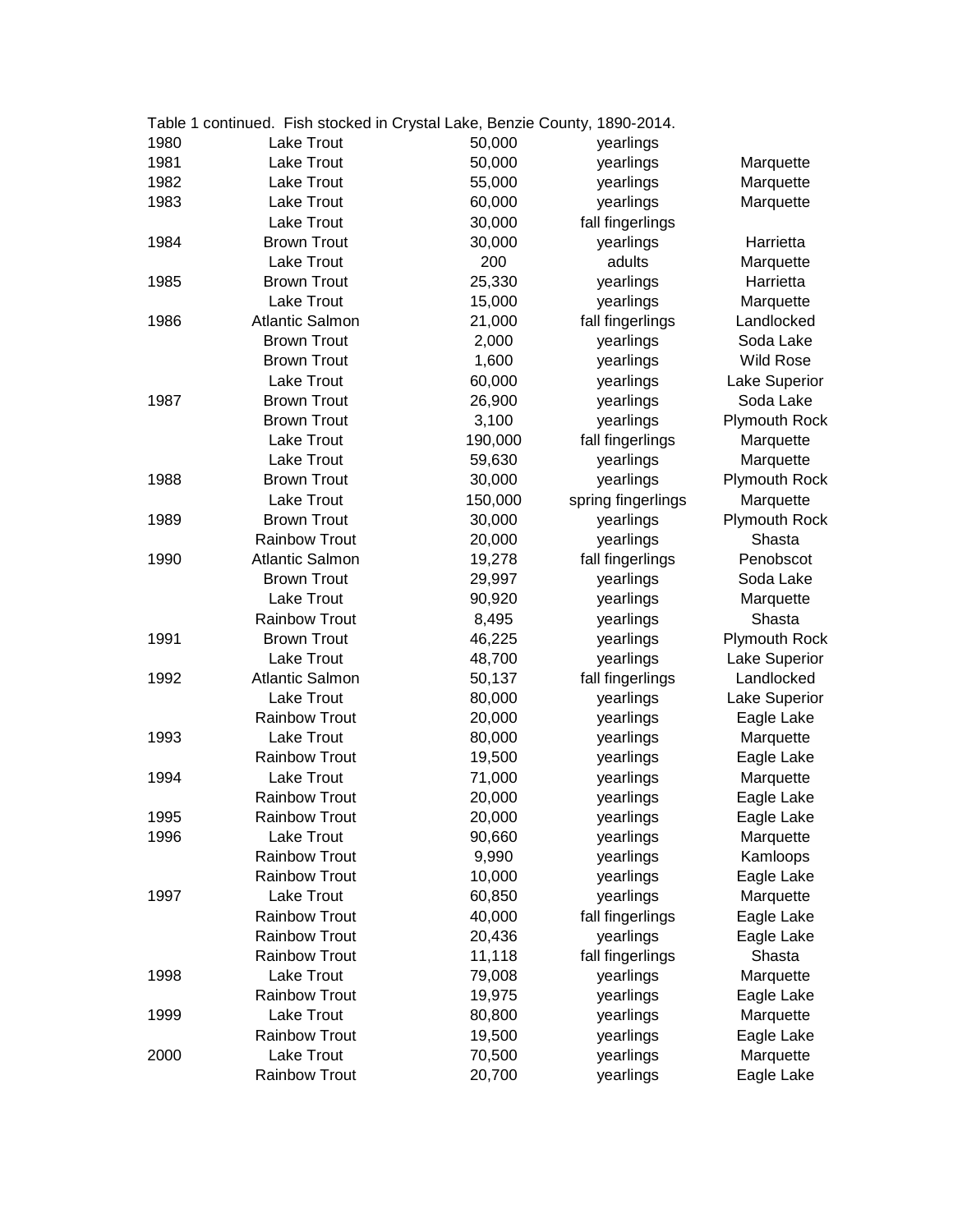|      | Table 1 continued. Fish stocked in Crystal Lake, Benzie County, 1890-2014. |        |                  |                        |
|------|----------------------------------------------------------------------------|--------|------------------|------------------------|
| 2001 | <b>Lake Trout</b>                                                          | 82,000 | yearlings        | Marquette              |
|      | <b>Rainbow Trout</b>                                                       | 19,000 | yearlings        | Eagle Lake             |
| 2002 | Lake Trout                                                                 | 80,470 | yearlings        | Marquette              |
|      | <b>Rainbow Trout</b>                                                       | 31,900 | yearlings        | Eagle Lake             |
| 2003 | Lake Trout                                                                 | 80,000 | yearlings        | Marquette              |
|      | <b>Rainbow Trout</b>                                                       | 21,120 | yearlings        | Eagle Lake             |
| 2004 | <b>Lake Trout</b>                                                          | 60,000 | yearlings        | Marquette              |
|      | <b>Rainbow Trout</b>                                                       | 22,000 | yearlings        | Eagle Lake             |
| 2005 | Lake Trout                                                                 | 60,000 | yearlings        | Marquette              |
|      | <b>Rainbow Trout</b>                                                       | 45,932 | yearlings        | Eagle Lake             |
| 2006 | Lake Trout                                                                 | 62,250 | yearlings        | Marquette              |
|      | <b>Rainbow Trout</b>                                                       | 20,000 | yearlings        | Eagle Lake             |
| 2007 | <b>Lake Trout</b>                                                          | 60,536 | yearlings        | Marquette              |
|      | <b>Rainbow Trout</b>                                                       | 21,500 | yearlings        | Eagle Lake             |
| 2008 | Lake Trout                                                                 | 50,880 | yearlings        | Lewis Lake             |
|      | <b>Rainbow Trout</b>                                                       | 22,000 | yearlings        | Eagle Lake             |
| 2009 | Lake Trout                                                                 | 63,617 | yearlings        | Lewis Lake             |
|      | <b>Rainbow Trout</b>                                                       | 21,600 | yearlings        | Eagle Lake             |
|      | <b>Rainbow Trout</b>                                                       | 93,200 | fall fingerlings | Eagle Lake             |
| 2010 | Lake Trout                                                                 | 63,199 | yearlings        | Lake Superior          |
|      | <b>Rainbow Trout</b>                                                       | 25,008 | yearlings        | Eagle Lake             |
| 2011 | Lake Trout                                                                 | 58,798 | yearlings        | Lake Superior          |
|      | <b>Rainbow Trout</b>                                                       | 31,761 | yearlings        | Eagle Lake             |
| 2012 | <b>Lake Trout</b>                                                          | 48,971 | yearlings        | Lake Superior          |
|      | <b>Rainbow Trout</b>                                                       | 21,802 | yearlings        | Eagle Lake             |
|      | Rainbow Trout (steelhead)                                                  | 55,214 | fall fingerlings | <b>Little Manistee</b> |
| 2013 | Lake Trout                                                                 | 59,228 | yearlings        | Seneca Lake            |
|      | <b>Rainbow Trout</b>                                                       | 20,452 | yearlings        | Eagle Lake             |
|      | Rainbow Trout (steelhead)                                                  | 74,061 | fall fingerlings | Little Manistee        |
| 2014 | <b>Lake Trout</b>                                                          | 40,000 | yearlings        | Lake Superior          |
|      | Rainbow Trout                                                              | 20,600 | yearlings        | Eagle Lake             |
| 2015 | Lake Trout                                                                 | 54,340 | yearlings        | Lake Superior          |
|      | <b>Rainbow Trout</b>                                                       | 20,700 | yearlings        | Eagle Lake             |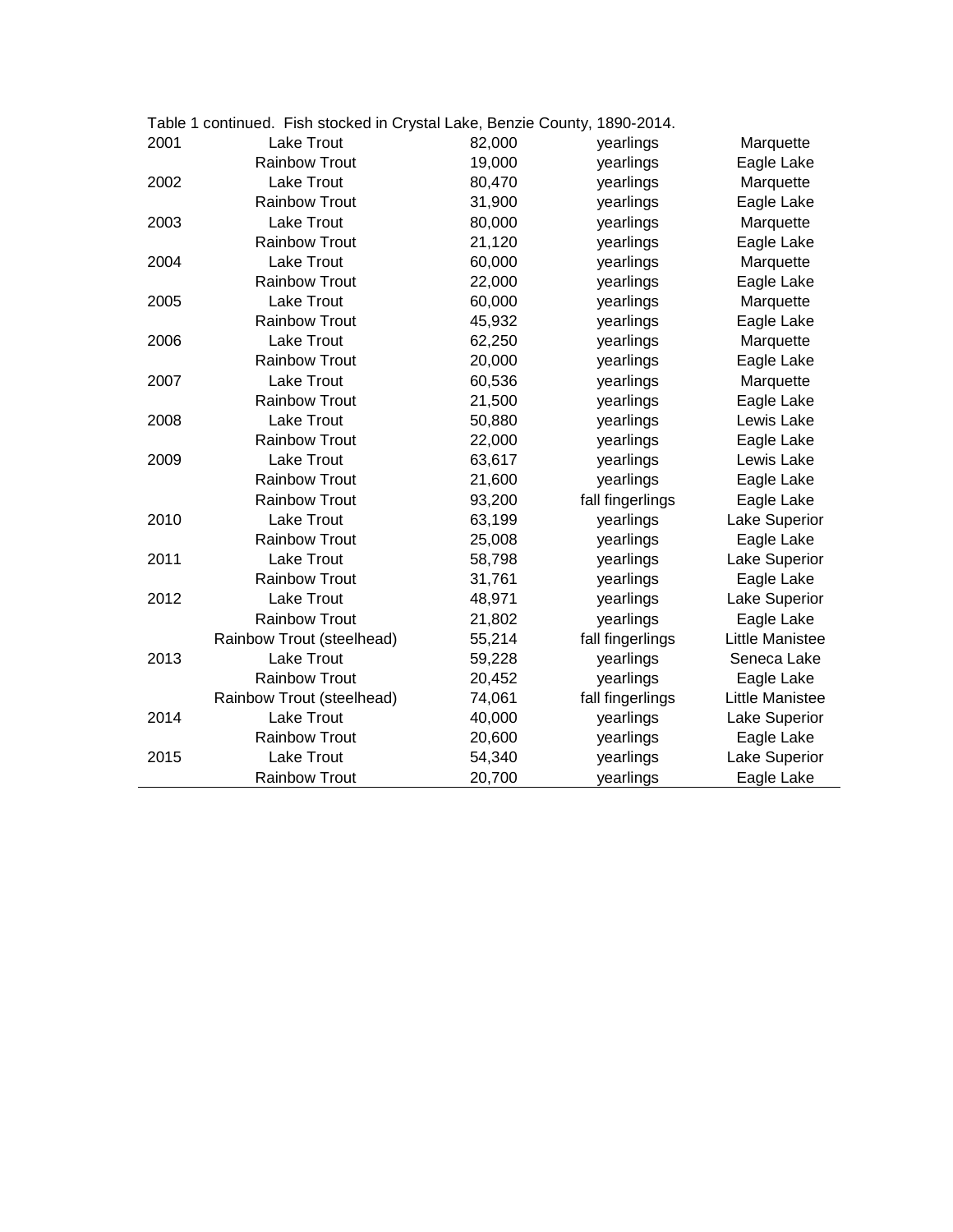| Species                 | 1940                 | 1948 | 1956 | 1960 | 1977 | 1989 | 1997 | 2003 | 2004 | 2014 |
|-------------------------|----------------------|------|------|------|------|------|------|------|------|------|
| <b>Black Crappie</b>    | $x^*$                |      |      |      |      |      |      |      |      |      |
| Bluegill                | X                    |      |      |      |      |      |      |      |      |      |
| <b>Bluntnose Minnow</b> | X                    |      |      |      |      |      |      | X    |      |      |
| <b>Brown Bullhead</b>   |                      |      |      |      |      |      |      | X    |      |      |
| <b>Brown Trout</b>      |                      |      |      |      |      | X    | X    |      |      |      |
| Bullhead spp.           | $x^*$                |      |      |      |      |      |      |      |      |      |
| <b>Burbot</b>           | X                    |      | X    | X    | X    |      | X    | X    | X    | X    |
| Cisco                   | X                    |      |      | x    | X    | X    | X    | X    | X    |      |
| Coho Salmon             |                      |      |      |      |      | X    | X    |      | X    | X    |
| <b>Common Shiner</b>    |                      |      |      |      |      |      |      | X    |      |      |
| <b>Emerald Shiner</b>   | X                    |      |      |      |      |      |      |      |      |      |
| <b>Iowa Darter</b>      | X                    |      |      |      |      |      |      |      |      |      |
| Johnny Darter           | X                    |      |      |      |      |      |      |      |      |      |
| <b>Lake Trout</b>       | X                    |      | X    |      | X    | X    | X    | X    | X    | X    |
| Lake Whitefish          | X                    |      | X    | X    | X    |      | X    | X    | X    | X    |
| Logperch                | X                    |      |      |      |      |      |      | X    |      |      |
| Longnose Sucker         |                      |      |      |      |      |      |      |      |      | X    |
| Mudpuppy                |                      |      |      |      |      |      |      | X    |      |      |
| Northern Pike           | X                    |      |      |      |      |      |      |      |      | X    |
| Pumpkinseed             | $x^*$                |      |      |      |      |      |      |      |      |      |
| Redhorse spp.           | $\mathsf{x}^{\star}$ |      |      |      |      |      |      |      |      |      |
| <b>Rainbow Smelt</b>    | X                    | X    | X    |      | X    | X    | X    | X    | X    |      |
| <b>Rainbow Trout</b>    |                      |      |      | x    |      | X    | X    | X    |      | X    |
| <b>Rock Bass</b>        | X                    | X    |      |      |      | x    | X    | X    |      | X    |
| Slimy Sculpin           |                      |      |      |      | X    |      |      |      |      |      |
| Smallmouth Bass         | $x^*$                | X    |      |      |      | X    | X    | X    |      | X    |
| Spottail Shiner         | X                    |      |      |      |      |      |      | X    |      |      |
| <b>White Sucker</b>     | X                    | X    | X    | X    | x    | X    | X    | X    | X    | X    |
| <b>Yellow Perch</b>     | X                    | X    | X    |      | X    | X    | X    | X    | X    | X    |

Table 2. Presence/absence of fish species in historical fisheries surveys of Crystal Lake, Benzie County, MI.

\*Reported as present but not caught in the survey.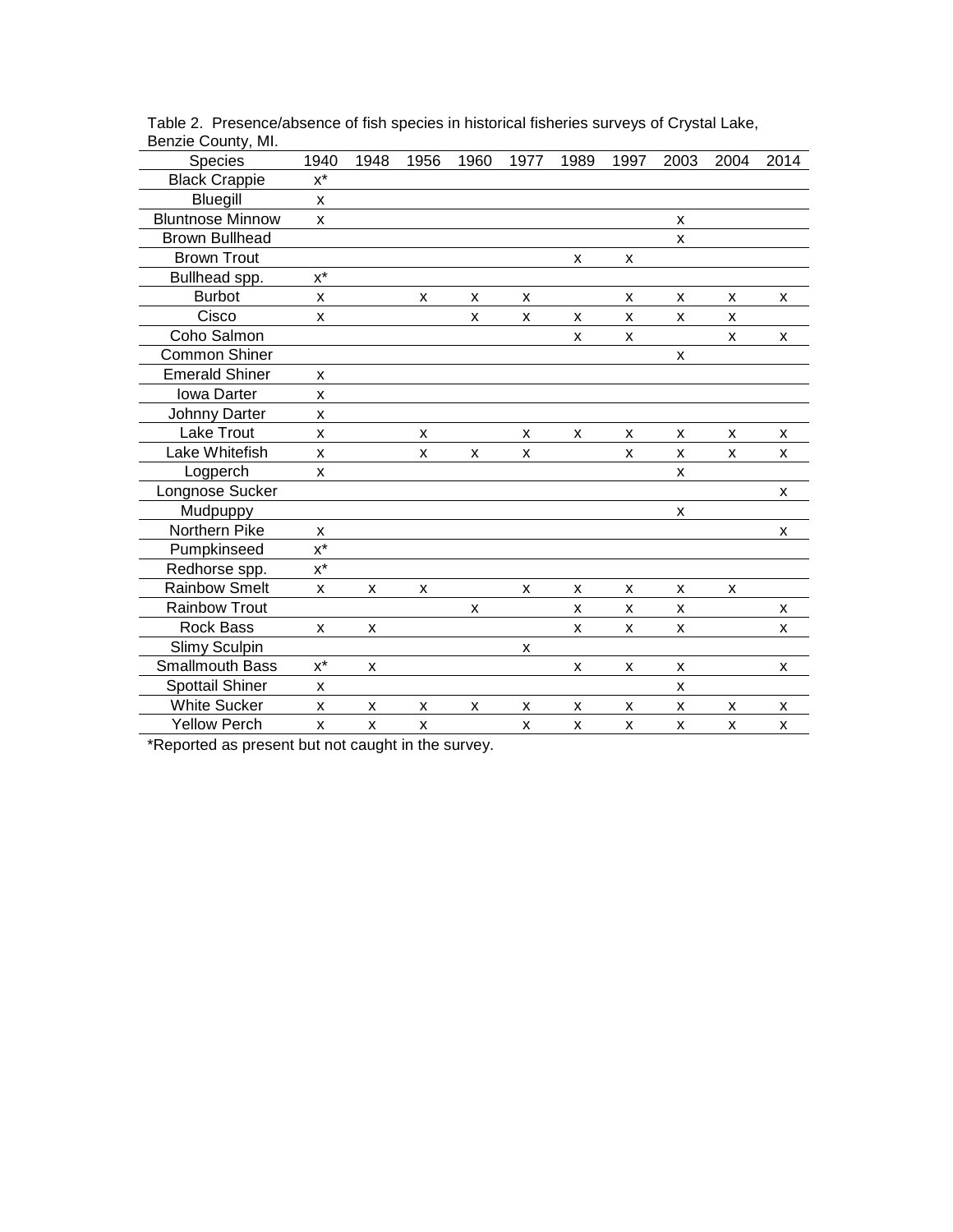Table 3. Number, weight, and length of fish collected from Crystal Lake with fyke nets (small and large mesh), trap nets, Great Lakes gill nets, and inland gillnets from May 4 through August 27, 2003.

|                        |        | Percent |          |           |              |         |                 |
|------------------------|--------|---------|----------|-----------|--------------|---------|-----------------|
|                        |        | by      | Weight   | Percent   | Length range | Average | Percent         |
| <b>Species</b>         | Number | number  | (Pounds) | by weight | $(inches)^1$ | length  | legal size $^2$ |
| <b>Bluntnose</b>       |        |         |          |           |              |         |                 |
| Minnow                 | 1      | 0.0     | 0.0      | 0.00      | $3 - 3$      | 3.5     |                 |
| <b>Brown Bullhead</b>  |        | 0.0     | 0.9      | 0.01      | $12 - 12$    | 12.5    | 100(7")         |
| <b>Burbot</b>          | 24     | 0.3     | 76.7     | 0.82      | 13-27        | 22.0    |                 |
| <b>Common Shiner</b>   | 65     | 0.9     | 2.1      | 0.02      | $3 - 4$      | 3.7     |                 |
| Lake Trout             | 130    | 1.8     | 432.7    | 4.63      | 10-34        | 20.1    | 79 (15")        |
| Cisco                  | 221    | 3.1     | 102.6    | 1.10      | $7 - 17$     | 12.2    |                 |
| Logperch               | 21     | 0.3     | 0.4      | 0.00      | $3 - 4$      | 3.6     |                 |
| Lake Whitefish         | 43     | 0.6     | 124.8    | 1.33      | 13-22        | 19.5    |                 |
| Mudpuppy               | 8      | 0.1     | 0.0      | 0.00      | $13 - 14$    | 13.2    |                 |
| <b>Rainbow Smelt</b>   | 12     | 0.2     | 0.6      | 0.01      | $4 - 7$      | 5.7     |                 |
| <b>Rainbow Trout</b>   | 31     | 0.4     | 44.1     | 0.47      | $5 - 23$     | 16.2    | 35(15")         |
| <b>Rock Bass</b>       | 2,133  | 29.9    | 1,013.1  | 10.83     | $1 - 12$     | 8.1     | 89(6")          |
| <b>Smallmouth Bass</b> | 55     | 0.8     | 106.6    | 1.14      | $4 - 20$     | 14.1    | 62 (14")        |
| <b>Spottail Shiner</b> | 18     | 0.3     | 0.2      | 0.00      | $3 - 3$      | 3.5     |                 |
| <b>White Sucker</b>    | 3,819  | 53.6    | 7,351.6  | 78.61     | 10-20        | 16.5    |                 |
| <b>Yellow Perch</b>    | 546    | 7.7     | 96.0     | 1.03      | $2 - 13$     | 8.0     | 43 (7")         |
| Total                  | 7,128  | 100     | 9,352.4  | 100       |              |         |                 |

<sup>1</sup>Note some fish were measured to 0.1 inch, others to inch group: e.g., 5=5.0 to 5.9 inch, 12=12.0 to 12.9 inches; etc.

<sup>2</sup>Percent legal size or acceptable size for angling. Legal size or acceptable size for angling is given in parentheses.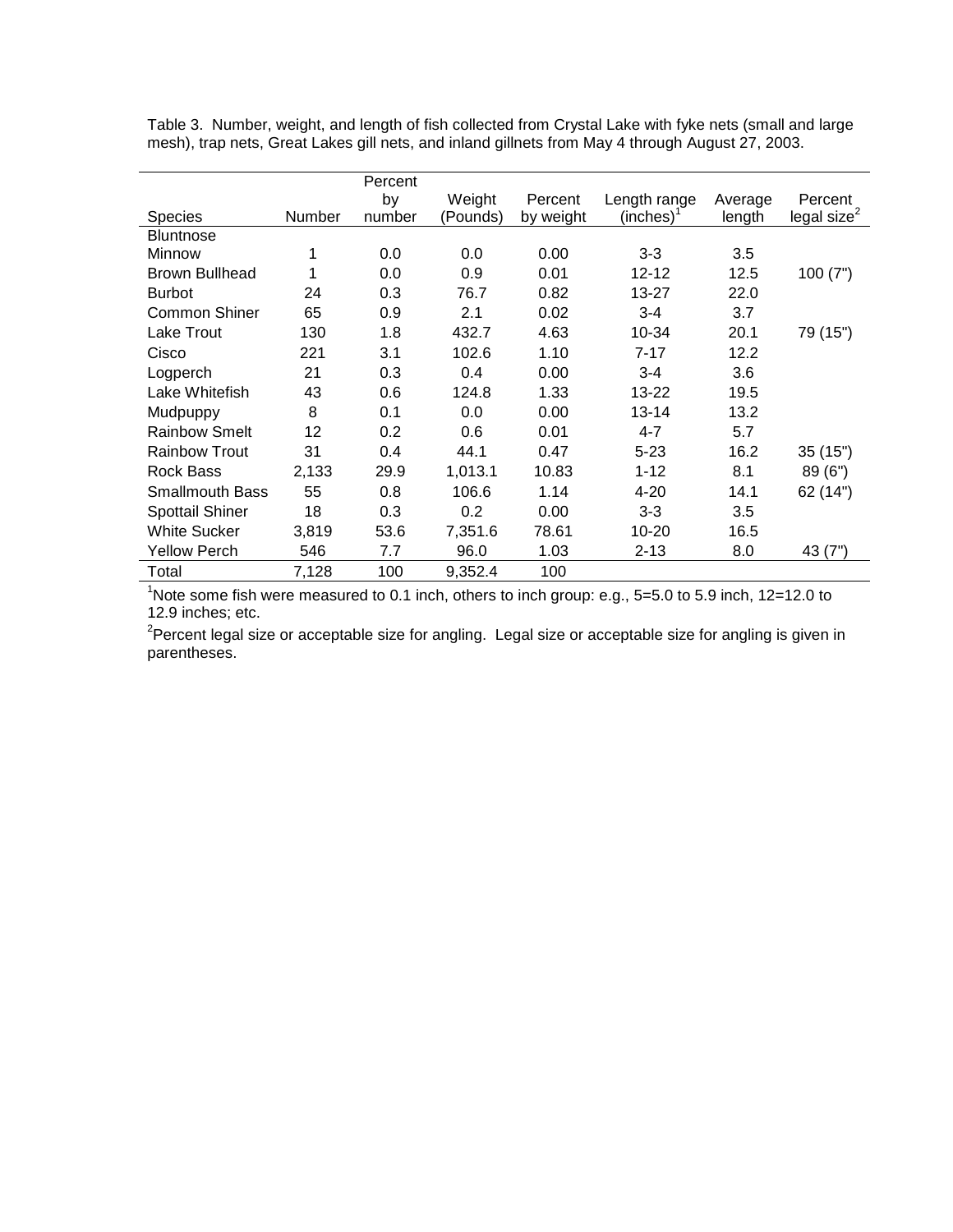| calculating a Mean Growth Index, which is a comparison to the State of Michigan average. |             |              |             |             |             |             |             |             |             |             |                  |                   |             |                         |
|------------------------------------------------------------------------------------------|-------------|--------------|-------------|-------------|-------------|-------------|-------------|-------------|-------------|-------------|------------------|-------------------|-------------|-------------------------|
| Species                                                                                  | Ш           | Ш            | Age<br>IV   | V           | VI          | VII         | VIII        | IX          | X           | ΧI          | XII              | XIII              | XIV         | Mean<br>Growth<br>Index |
| <b>Brown Trout</b>                                                                       | 17.5<br>(1) |              |             |             |             | 28.4<br>(1) |             |             |             |             |                  |                   |             |                         |
| Coho<br>Salmon                                                                           | 17.3<br>(4) |              |             |             |             |             |             |             |             |             |                  |                   |             |                         |
| Lake Trout                                                                               |             |              | 18.0<br>(6) | 21.0<br>(5) | 22.9<br>(2) | 26.2<br>(3) | 27.8<br>(5) | 29.9<br>(2) |             | 33.8<br>(3) |                  |                   |             | $+0.8$                  |
| Lake<br>Whitefish                                                                        |             |              |             |             |             |             | 18.2<br>(1) |             | 19.4<br>(1) | 21.9<br>(3) |                  | 21.8<br>(1)       |             | $\star$                 |
| Rainbow<br>Trout                                                                         | 16.4<br>(8) | 22.2<br>(17) | 23.2<br>(1) |             |             |             |             |             |             |             |                  |                   |             | $+6.6$                  |
| Rock Bass                                                                                |             |              |             |             | 9.4<br>(1)  | 9.7<br>(1)  |             | 10.6<br>(1) | 11.0<br>(3) | 10.8<br>(2) | 11.5<br>$(7)$ ** | 11.9<br>$(5)^{*}$ | 12.2<br>(1) | ۰                       |
| Smallmouth<br>Bass                                                                       | 9.9<br>(1)  |              | 14.1<br>(3) | 15.3<br>(1) | 16.3<br>(1) | 17.5<br>(1) | 18.9<br>(1) |             | 19.5<br>(1) |             |                  |                   |             |                         |
| <b>Yellow Perch</b>                                                                      |             |              |             |             |             |             |             |             |             |             |                  | 13.2<br>(1)       |             |                         |

Table 4. Average total weighted length (inches) at age, and growth relative to the state average, for fish sampled<br>from Crystal Lake with trap nets and fyke nets May 5-7, 2003, and by creel census during April and May, 20

\*No State of Michigan average has been calculated.

\*\*No State of Michigan average has been calculated for rock Bass older than age VIII.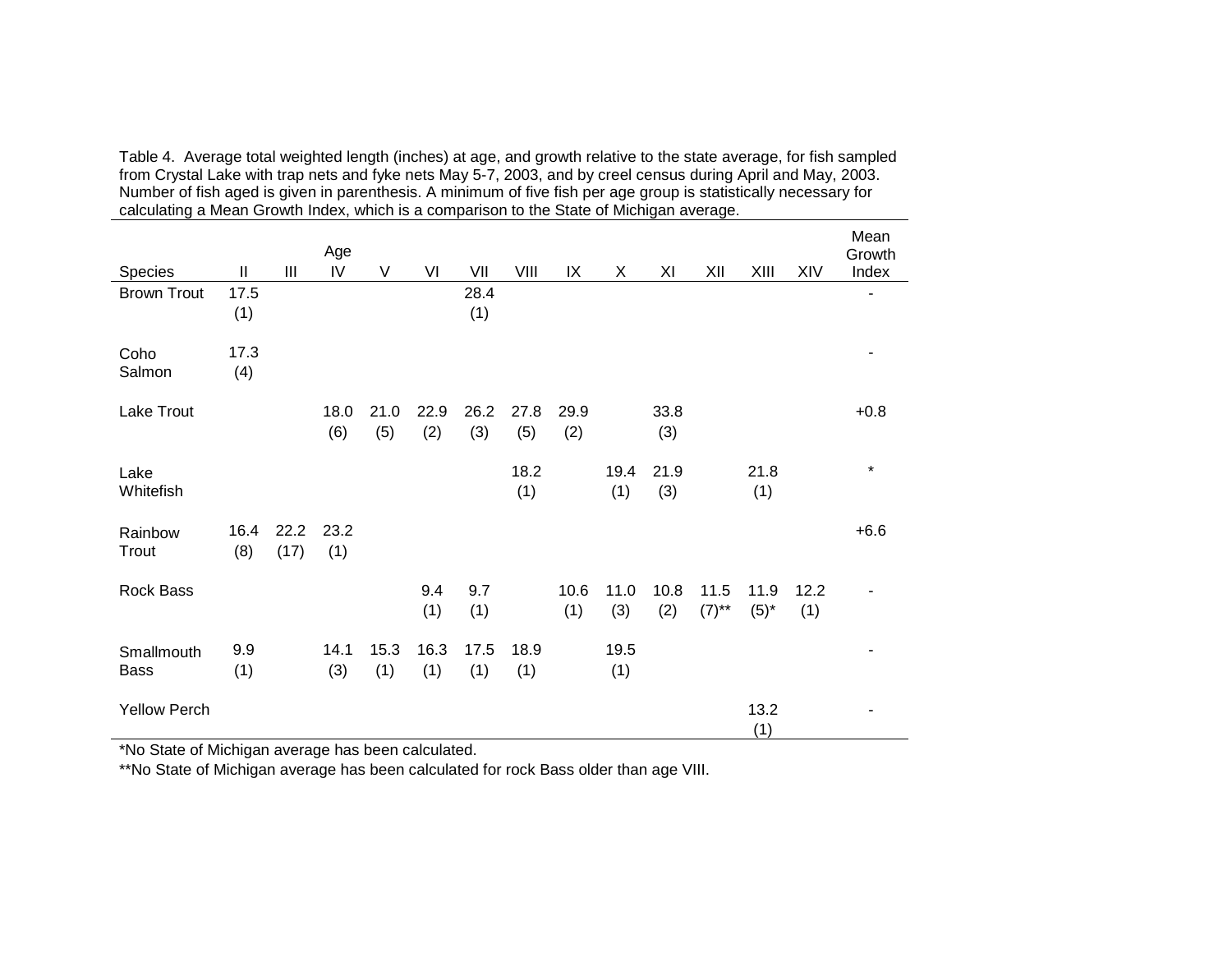| <b>Species</b>      |     | Ш    | Ш    | Age<br>IV | V    | VI   | VII  | VIII | IX   | X         | ΧI   | XII     | XIII    | XIV  | Mean<br>Growth<br>Index |
|---------------------|-----|------|------|-----------|------|------|------|------|------|-----------|------|---------|---------|------|-------------------------|
| Cisco               |     |      |      |           |      |      |      |      |      |           |      |         |         |      | $\star$                 |
|                     |     |      |      | 9.9       | 11.6 | 12.8 | 15.2 | 14.2 | 15.5 |           |      |         |         |      |                         |
|                     |     |      |      | (12)      | (8)  | (27) | (10) | (9)  | (3)  |           |      |         |         |      |                         |
| Lake Trout          |     |      | 14.0 | 17.6      | 21.1 | 23.0 | 27.3 | 27.7 | 34.3 | 31.8      |      |         | 34.2    |      | $+0.2$                  |
|                     |     |      | (20) | (26)      | (17) | (15) | (8)  | (5)  | (2)  | (2)       |      |         | (1)     |      |                         |
|                     |     |      |      |           |      |      |      |      |      |           |      |         |         |      |                         |
| Lake                |     |      |      | 14.7      | 13.0 | 15.3 | 14.8 | 19.6 | 22.1 | 19.4      | 20.8 | 21.3    | 21.2    | 22.2 | $\star$                 |
| Whitefish           |     |      |      | (2)       | (1)  | (2)  | (1)  | (3)  | (5)  | (6)       | (5)  | (2)     | (2)     | (1)  |                         |
|                     |     |      |      |           |      |      |      |      |      |           |      |         |         |      |                         |
| <b>Rock Bass</b>    |     | 3.3  | 5.3  | 6.5       | 8.2  | 8.5  | 9.0  | 10.0 | 10.3 | 10.9      | 11.3 | 11.4    | 12.1    | 12.6 | $+0.1$                  |
|                     |     | (12) | (18) | (10)      | (9)  | (14) | (2)  | (1)  | (4)  | $(9)^{*}$ | (4)  | $(6)^*$ | $(7)^*$ | (1)  |                         |
|                     |     |      |      |           |      |      |      |      |      |           |      |         |         |      |                         |
| Smallmouth          | 5.5 | 9.6  | 11.7 | 14.2      | 15.4 | 17.0 | 17.7 | 19.5 | 20.1 |           | 19.5 |         |         |      | $+1.0$                  |
| <b>Bass</b>         | (4) | (3)  | (10) | (7)       | (5)  | (6)  | (4)  | (4)  | (1)  |           | (1)  |         |         |      |                         |
|                     |     |      |      |           |      |      |      |      |      |           |      |         |         |      |                         |
| <b>Yellow Perch</b> |     | 3.2  | 5.7  | 6.3       | 8.8  | 10.0 | 11.1 | 11.5 | 11.8 | 12.6      | 13.3 |         | 12.7    |      | $-0.7$                  |
|                     |     | (10) | (13) | (20)      | (23) | (11) | (11) | (3)  | (2)  | (1)       | (1)  |         | (1)     |      |                         |

Table 5. Average total weighted length (inches) at age, and growth relative to the state average, for fish sampled from<br>Crystal Lake with trap nets, inland gill nets, straight run gill nets, and Great Lakes gill nets June

\*No State of Michigan average has been calculated.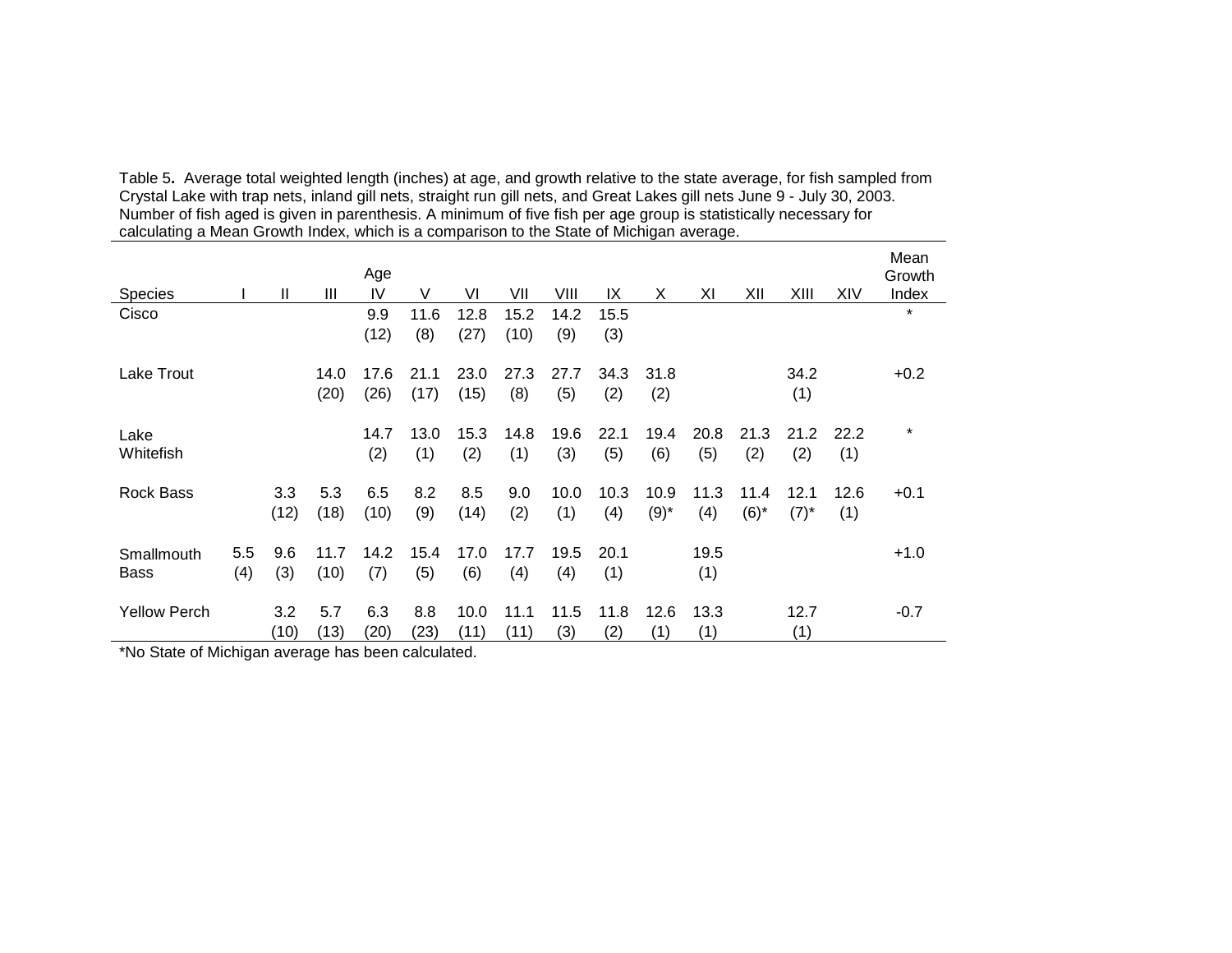Table 6. Average total weighted length (inches) at age, and growth relative to the state average, for fish sampled<br>from Crystal Lake with Great Lakes gill nets August 25 - 27, 2003 and by creel census during August and<br>Sep

|                      |             |      | Age  |      |      |      |             |             |             |                  |     |      |     | Mean<br>Growth |
|----------------------|-------------|------|------|------|------|------|-------------|-------------|-------------|------------------|-----|------|-----|----------------|
| <b>Species</b>       | Ш           | Ш    | IV   | V    | VI   | VII  | VIII        | IX          | Х           | XI               | XII | XIII | XIV | Index          |
| Lake Trout           | 12.0        | 14.5 | 19.0 | 21.7 | 23.7 | 26.2 |             | 29.6        | 33.2        |                  |     |      |     | $-0.4$         |
|                      | (4)         | (10) | (3)  | (11) | (3)  | (4)  |             | (1)         | (1)         |                  |     |      |     |                |
| Lake Whitefish       |             |      |      |      |      |      | 18.5<br>(1) | 20.0<br>(2) | 19.4<br>(3) | 20.6 21.5<br>(2) | (4) |      |     | $\mathbf{r}$   |
| <b>Rainbow Trout</b> | 17.6<br>(2) |      |      |      |      |      |             |             |             |                  |     |      |     |                |

\*No State of Michigan average has been calculated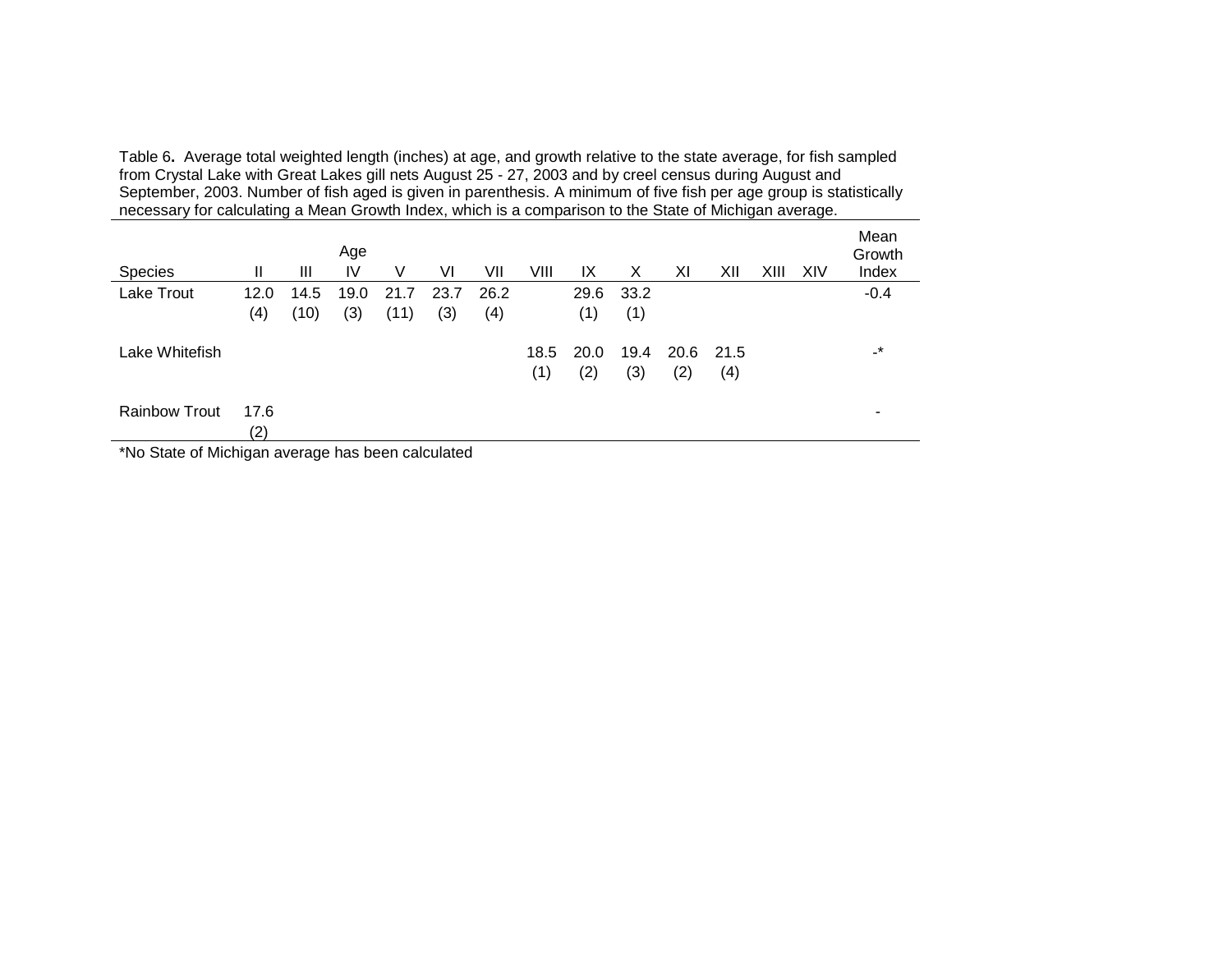|                                        | Estimated harvest,                     | Estimated released, |  |  |  |  |  |  |  |  |
|----------------------------------------|----------------------------------------|---------------------|--|--|--|--|--|--|--|--|
| Species                                | winter 2004                            | winter 2004         |  |  |  |  |  |  |  |  |
| <b>Rainbow Trout</b>                   | 48                                     | 9                   |  |  |  |  |  |  |  |  |
| Brown Trout                            | 11                                     | 0                   |  |  |  |  |  |  |  |  |
| Lake Trout                             | 3,438                                  | 100                 |  |  |  |  |  |  |  |  |
| Cisco                                  | 21                                     | O                   |  |  |  |  |  |  |  |  |
| Lake Whitefish                         | 776                                    | O                   |  |  |  |  |  |  |  |  |
| <b>Yellow Perch</b>                    | 23,916                                 | 9,520               |  |  |  |  |  |  |  |  |
| White Sucker                           | 882                                    | 202                 |  |  |  |  |  |  |  |  |
| Rainbow Smelt                          | 2,611                                  |                     |  |  |  |  |  |  |  |  |
|                                        |                                        |                     |  |  |  |  |  |  |  |  |
|                                        | Total winter 2004 angler trips: 10,155 |                     |  |  |  |  |  |  |  |  |
| Total winter 2004 angler hours: 41,794 |                                        |                     |  |  |  |  |  |  |  |  |

Table 7. Results of the winter 2004 MDNR creel survey of Crystal Lake (Benzie County), including an evening component targeting Rainbow Smelt anglers.

Table 8.Number, weight, and length of fish collected from Crystal Lake with Great Lakes gill nets, May 17-18 and August 16-17, 2004, as verification for an experimental hydroacoustic survey.

|                      |               | Percent |          | Percent | Length    |         | Percent   |
|----------------------|---------------|---------|----------|---------|-----------|---------|-----------|
|                      |               | by      | Weight   | by      | range     | Average | legal     |
| <b>Species</b>       | <b>Number</b> | number  | (Pounds) | weight  | (inches)  | length  | size      |
| <b>Burbot</b>        | 2             | 1.5     | 4.7      | 2.2     | 18-21     | 19.6    |           |
| Cisco                | 67            | 49.3    | 19.1     | 9.0     | $7 - 17$  | 9.5     |           |
| Coho Salmon          | 1             | 0.7     | 0.6      | 0.3     | $12 - 12$ | 12.5    | 100 (10") |
| Lake Trout           | 32            | 23.5    | 115.8    | 54.9    | 14-30     | 21.3    | 97 (15")  |
| Lake Whitefish       | 22            | 16.2    | 51.2     | 24.3    | $10 - 21$ | 18.9    |           |
| <b>Rainbow Smelt</b> | 2             | 1.5     | 0.1      | 0.0     | $4 - 5$   | 5.0     |           |
| <b>White Sucker</b>  | 9             | 6.6     | 19.5     | 9.2     | $16 - 19$ | 17.6    |           |
| <b>Yellow Perch</b>  |               | 0.7     | 0.2      | 0.1     | 7-7       | 7.5     | 100(7")   |
| Total                | 136           | 100     | 211.0    | 100     |           |         |           |

<sup>1</sup>Note some fish were measured to 0.1 inch, others to inch group: e.g., 5=5.0 to 5.9 inch, 12=12.0 to 12.9 inches; etc.

<sup>2</sup>Percent legal size or acceptable size for angling. Legal size or acceptable size for angling is given in parentheses.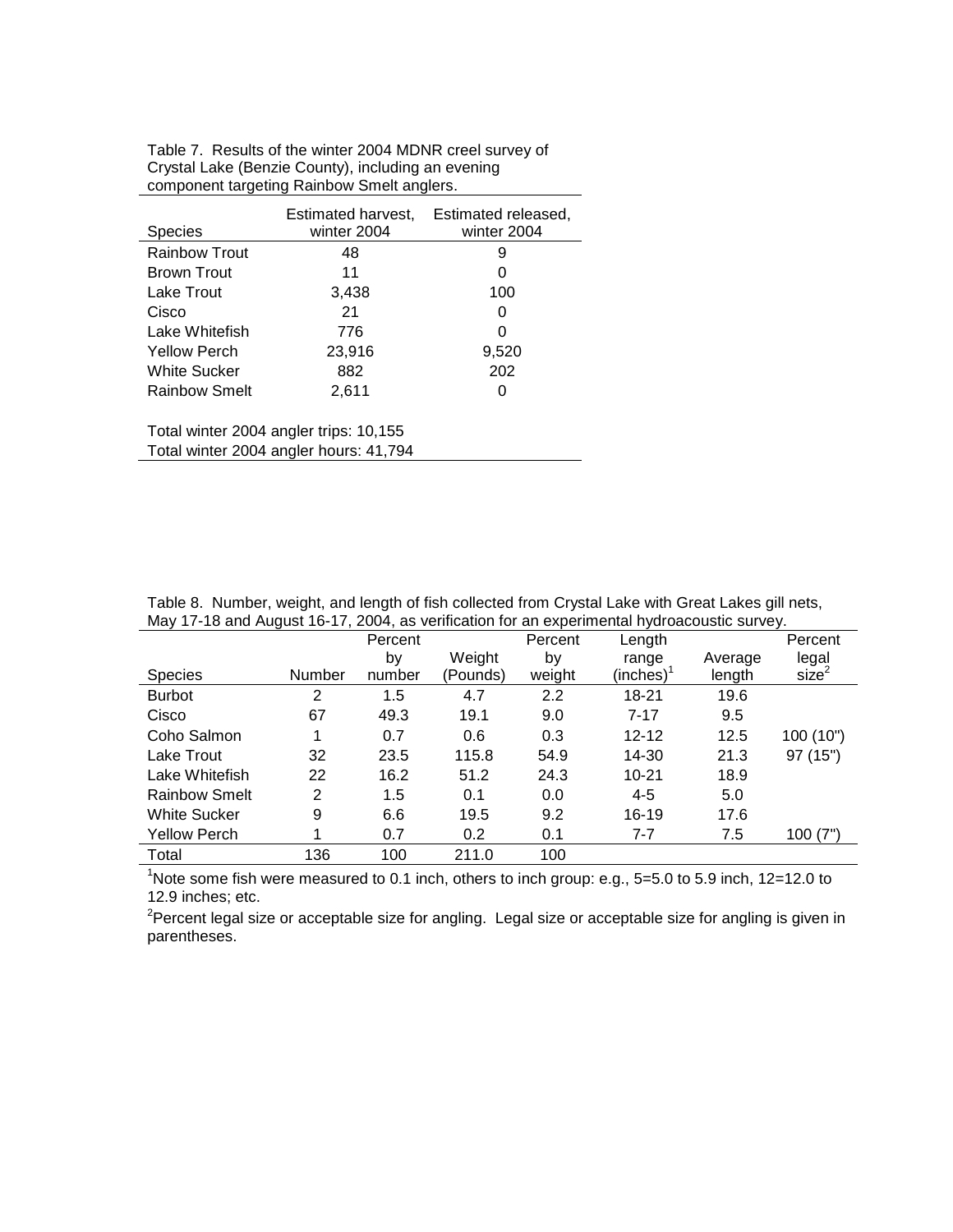Table 9. Average total weighted length (inches) at age, and growth relative to the state average, for fish sampled from Crystal Lake with Great Lakes gill nets May 17-18, 2004. Number of fish aged is given in parenthesis. A minimum of five fish per age group is statistically necessary for calculating a Mean Growth Index, which is a comparison to the State of Michigan average.

| Species        | Ш           | Ш           | Age<br>IV   | V           | VI          | VII | VIII | IX. | X | Mean<br>Growth<br>Index |
|----------------|-------------|-------------|-------------|-------------|-------------|-----|------|-----|---|-------------------------|
| Cisco          |             |             |             | 14.5<br>(3) |             |     |      |     |   | $\star$                 |
| Lake Trout     |             | 16.0<br>(4) | 20.1<br>(6) | 25.3<br>(6) |             |     |      |     |   | $+4.1$                  |
| Lake Whitefish | 10.3<br>ั1) |             | 17.0<br>(1) | 20.9<br>(1) | 20.4<br>(4) |     |      |     |   | $\star$                 |

\*No State of Michigan average has been calculated.

Table 10.Average total weighted length (inches) at age, and growth relative to the state average, for fish sampled from Crystal Lake with Great Lakes gill nets August 16-17, 2004. Number of fish aged is given in parenthesis. A minimum of five fish per age group is statistically necessary for calculating a Mean Growth Index, which is a comparison to the State of Michigan average.

|                   |             |   |             | Age         |             |             |             | Mean<br>Growth |
|-------------------|-------------|---|-------------|-------------|-------------|-------------|-------------|----------------|
| Species           |             | Ш | Ш           | IV          | V           | VI          | VII         | Index          |
| Cisco             | 7.3         |   | 11.9        | 12.1        | 13.1        | 15.5        | 17.2        | $\star$        |
|                   | (1)         |   | (4)         | (4)         | (9)         | (1)         | (2)         |                |
| Coho<br>salmon    | 12.0<br>(1) |   |             |             |             |             |             |                |
| Lake Trout        |             |   | 16.8<br>(3) | 19.9<br>(7) | 25.6<br>(4) |             | 30.5<br>(1) | $-0.4$         |
| Lake<br>Whitefish |             |   |             | 17.2<br>7)  | 20.0<br>(8) | 19.8<br>(1) |             | $\star$        |

\*No State of Michigan average has been calculated.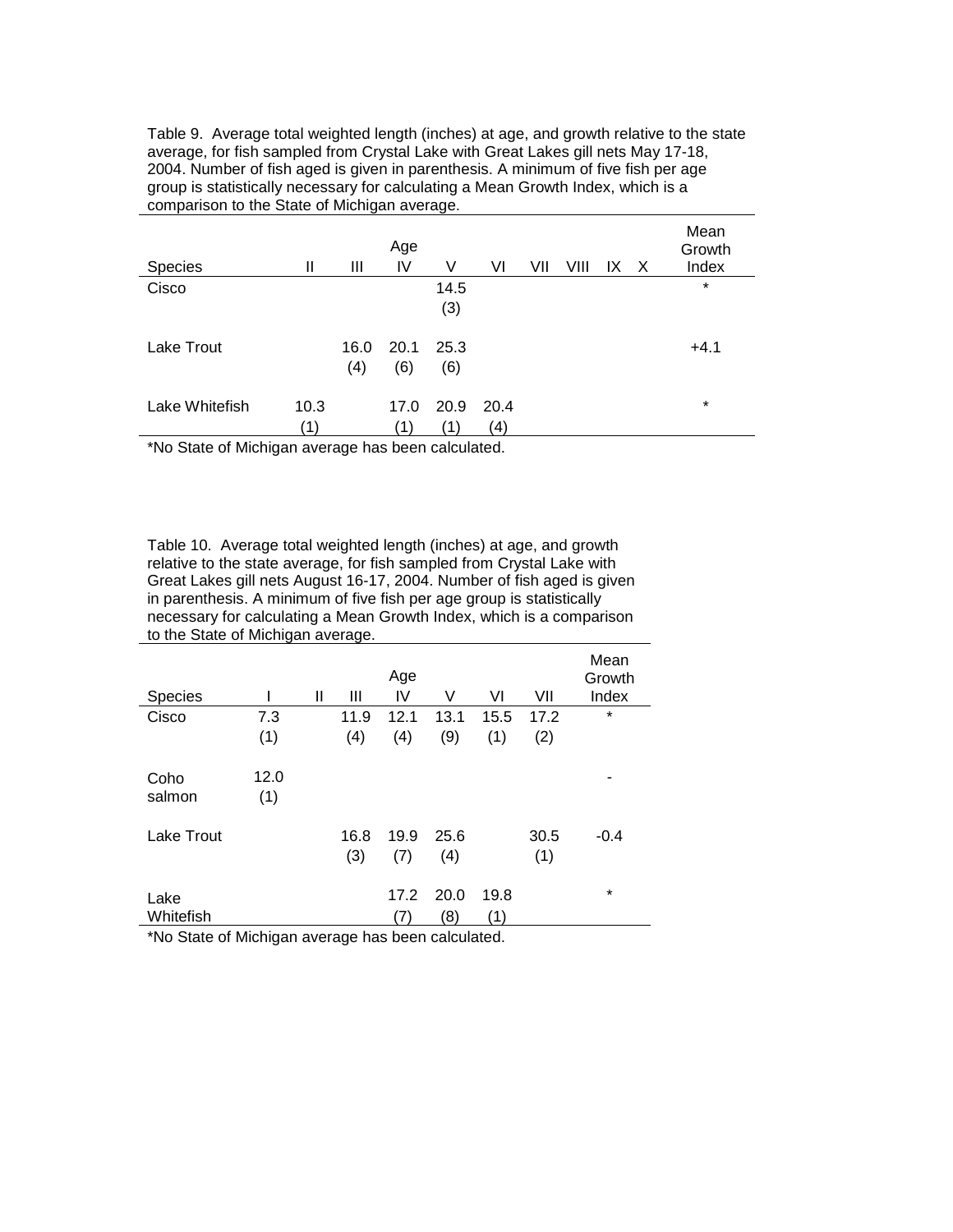Table 11. Michigan DNR Master Angler awards issued for fish caught from Crystal Lake, Benzie County, 1994-2015.

| <b>Species</b>         | Number of Master Angler awards issued |
|------------------------|---------------------------------------|
| Rock Bass              | 43                                    |
| <b>Smallmouth Bass</b> | 22                                    |
| <b>Burbot</b>          | 21                                    |
| <b>Rainbow Smelt</b>   | 21                                    |
| Lake Trout             | 11                                    |
| Bluegill               |                                       |
| <b>Brown Trout</b>     |                                       |
| Northern Pike          |                                       |
| Total:                 | 121                                   |

Table 12. Number, weight, and length of fish collected from Crystal Lake with experimental gill nets, Great Lakes gill nets, straight run gill nets, trap nets, and inland gillnets on June 23-27, 2014.

|                        |               | Percent |          | Percent |              |         |                |
|------------------------|---------------|---------|----------|---------|--------------|---------|----------------|
|                        |               | by      | Weight   | by      | Length range | Average | Percent        |
| <b>Species</b>         | <b>Number</b> | number  | (Pounds) | weight  | (inches)     | length  | legal size $2$ |
| <b>Burbot</b>          | 10            | 0.2     | 35.5     | 2.1     | $17 - 26$    | 22.9    |                |
| Coho Salmon            | 5             | 0.1     | 0.8      | 0.0     | $7-9$        | 8.5     | 0(10")         |
| Lake Trout             | 30            | 0.7     | 124.0    | 7.4     | $10 - 32$    | 21.5    | 80 (15")       |
| Lake Whitefish         | 28            | 0.7     | 78.9     | 4.7     | 14-23        | 19.1    |                |
| Northern Pike          | 8             | 0.2     | 39.3     | 2.3     | 20-32        | 28.2    | 88 (24")       |
| <b>Rainbow Trout</b>   | 4             | 0.0     | 0.3      | 0.0     | $9-9$        | 9.5     | 0(15")         |
| Rock Bass              | 3,206         | 75.2    | 899.2    | 53.4    | $3-12$       | 8.0     | 67(6")         |
| <b>Smallmouth Bass</b> | 85            | 2.0     | 138.0    | 8.2     | $7 - 21$     | 14.4    | 45 (14")       |
| <b>White Sucker</b>    | 106           | 2.5     | 256.6    | 15.2    | $12 - 20$    | 17.8    |                |
| <b>Yellow Perch</b>    | 784           | 18.4    | 111.4    | 6.6     | $4 - 13$     | 8.0     | 17(7")         |
| Total                  | 4,263         | 100     | 1684.0   | 100     |              |         |                |

 $1$ Note some fish were measured to 0.1 inch, others to inch group: e.g., 5=5.0 to 5.9 inch, 12=12.0 to 12.9 inches; etc.

<sup>2</sup>Percent legal size or acceptable size for angling. Legal size or acceptable size for angling is given in parentheses.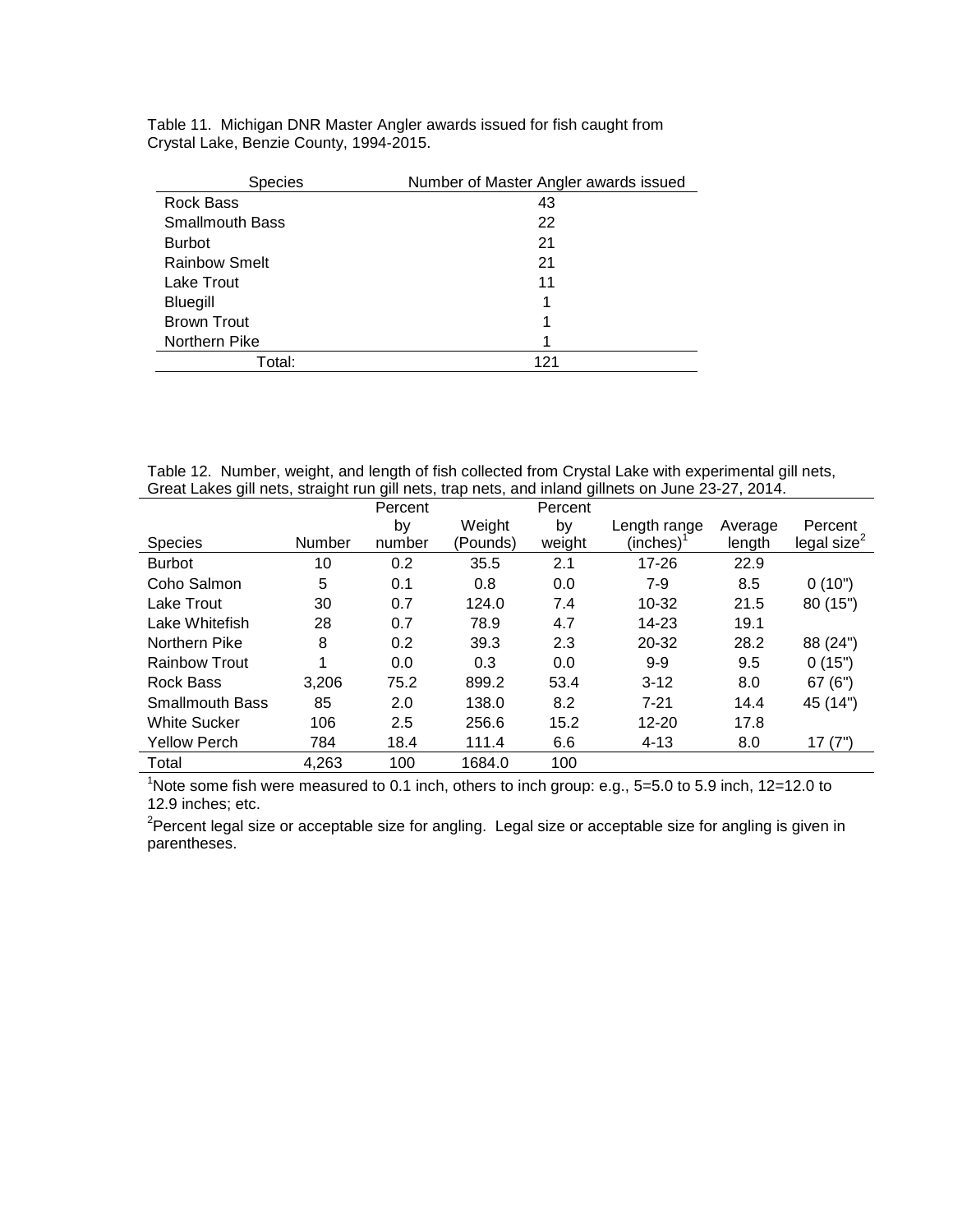| ີ<br>ີ                 | ◡      |         |          |         |              |         |                |
|------------------------|--------|---------|----------|---------|--------------|---------|----------------|
|                        |        | Percent |          | Percent |              |         |                |
|                        |        | by      | Weight   | by      | Length range | Average | Percent        |
| Species                | Number | number  | (Pounds) | weight  | (inches)     | length  | legal size $2$ |
| <b>Burbot</b>          | 9      | 4.6     | 37       | 7.6     | $21 - 26$    | 24.0    |                |
| Lake Trout             | 25     | 12.7    | 183.8    | 37.7    | $20 - 36$    | 26.7    | 100 (15")      |
| Lake Whitefish         | 5      | 2.5     | 11.9     | 2.4     | $18 - 19$    | 19.0    |                |
| Longnose Sucker        |        | 0.5     | 3.4      | 0.7     | 19-19        | 19.5    |                |
| Northern Pike          | 5      | 2.5     | 31.0     | 6.4     | 18-36        | 28.4    | 80 (24")       |
| Rock Bass              | 22     | 11.2    | 12.5     | 2.6     | $6 - 12$     | 9.4     | 100(6")        |
| <b>Smallmouth Bass</b> | 4      | 0.5     | 0.8      | 0.2     | $11 - 11$    | 11.5    | 0(14")         |
| <b>White Sucker</b>    | 67     | 34.0    | 161.9    | 33.2    | $14 - 21$    | 18.4    |                |
| <b>Yellow Perch</b>    | 62     | 31.5    | 45.4     | 9.3     | $9 - 12$     | 11.3    | 100(7")        |
| Total                  | 197    | 100     | 487.7    | 100     |              |         |                |

Table 13. Number, weight, and length of fish collected from Crystal Lake with Great Lakes gill nets, straight run gill nets, and large mesh fyke nets on November 5-7, 2014.

<sup>1</sup>Note some fish were measured to 0.1 inch, others to inch group: e.g.,  $5=5.0$  to 5.9 inch,  $12=12.0$  to 12.9 inches; etc.

<sup>2</sup>Percent legal size or acceptable size for angling. Legal size or acceptable size for angling is given in parentheses.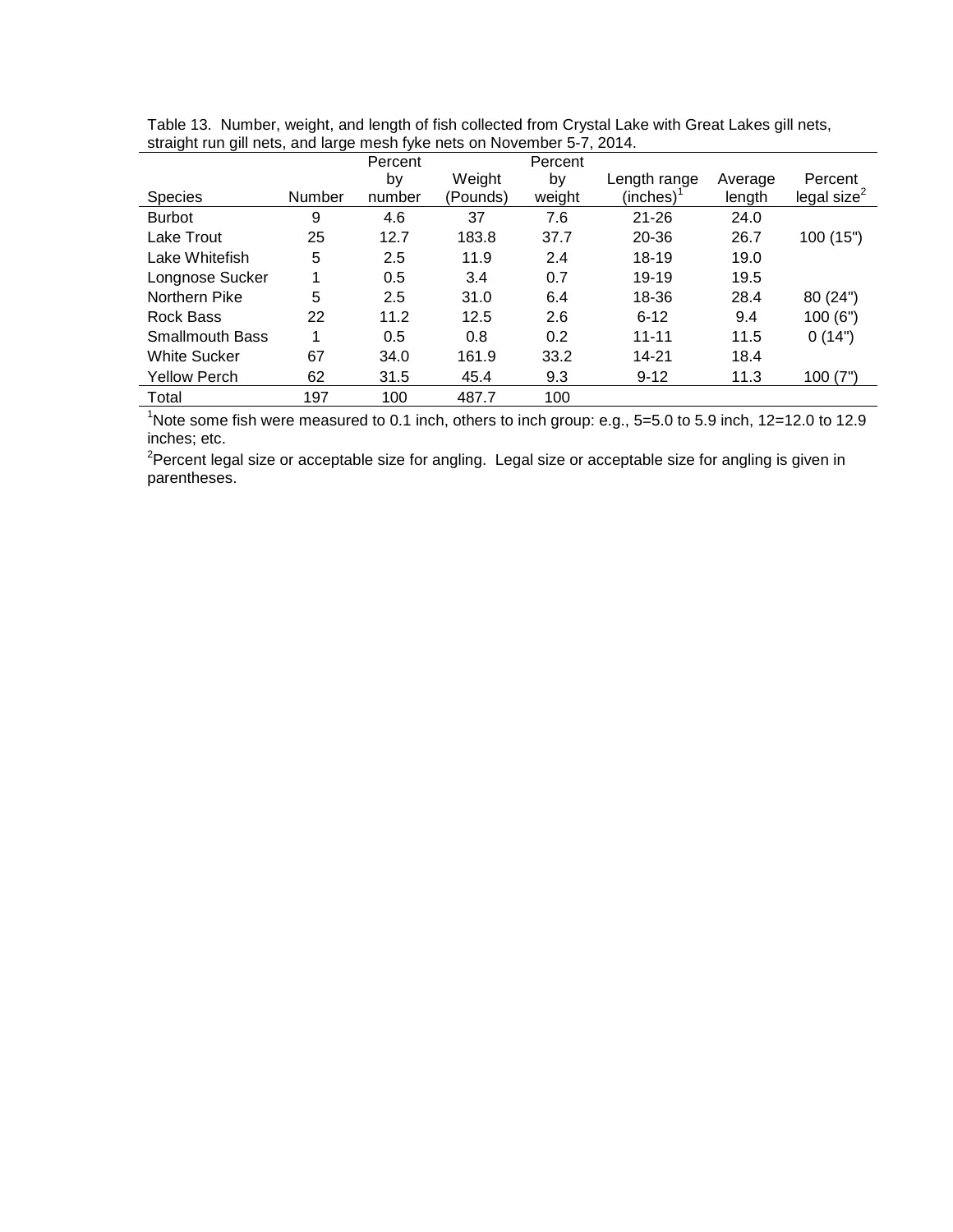Table 14. Average total weighted length (inches) at age, and growth relative to the state average, for fish sampled from Crystal Lake with<br>trap nets, inland gill nets, straight run gill nets, and Great Lakes gill nets Jun minimum of five fish per age group is statistically necessary for calculating a Mean Growth Index, which is a comparison to the State of Michigan average.

| Species                                         |            | Ш           | Ш                  | Age<br>IV    | V                | VI          | VII          | VIII         | IX          | X           | XI          | XII         | XIII        | XIV         | XV          | XVIII       | Mean<br>Growth<br>Index |
|-------------------------------------------------|------------|-------------|--------------------|--------------|------------------|-------------|--------------|--------------|-------------|-------------|-------------|-------------|-------------|-------------|-------------|-------------|-------------------------|
| <b>Burbot</b>                                   |            |             |                    | 21.1<br>(1)  |                  |             |              |              |             |             |             |             |             |             |             |             |                         |
| Lake Trout                                      |            | 10.8<br>(1) | 15.3<br>(7)        | 18.0<br>(5)  | 18.2<br>(2)      | 25.2<br>(3) | 23.9<br>(4)  | 24.9<br>(2)  | 28.8<br>(2) |             |             | 32.9<br>(1) | 28.7<br>(1) | 28.9<br>(1) | 32.0<br>(1) |             | $+0.4$                  |
| Lake Whitefish                                  |            |             |                    |              | 14.3<br>(1)      | 16.8<br>(1) | 18.3<br>(5)  | 18.2<br>(5)  | 20.4<br>(3) | 20.2<br>(4) | 20.8<br>(4) | 21.1<br>(1) |             | 22.1<br>(3) |             | 23.1<br>(1) | $\star$                 |
| Northern Pike                                   |            | 20.0<br>(1) | 26.8<br>(4)        | 30.1<br>(1)  | 30.5<br>(2)      |             |              |              |             |             |             |             |             |             |             |             |                         |
| <b>Rainbow Trout</b>                            | 9.2<br>(1) |             |                    |              |                  |             |              |              |             |             |             |             |             |             |             |             |                         |
| Rock Bass                                       |            |             | 4.5<br>(7)         | 5.6<br>(15)  | 6.8<br>(12)      | 7.7<br>(6)  | 8.7<br>(19)  | 9.5<br>(10)  | 10.5<br>(7) | 11.6<br>(6) | 11.4<br>(7) | 11.9<br>(8) | 12.4<br>(2) |             |             |             | $-0.4$                  |
| Smallmouth<br><b>Bass</b>                       |            | 7.8<br>(12) | 11.6<br>(25)       | 14.7<br>(18) | 16.0<br>(9)      | 17.6<br>(3) | 18.8<br>(5)  | 18.3<br>(1)  | 18.2<br>(1) | 17.4<br>(1) | 20.6<br>(4) | 19.8<br>(2) | 20.1<br>(1) |             |             |             | $+0.9$                  |
| <b>Yellow Perch</b><br><b>ALL OFFICE CRAFTS</b> |            | 4.6<br>(8)  | 6.0<br>(13)<br>. . | 6.5<br>(27)  | 7.9<br>(23)<br>. | 8.8<br>(16) | 10.2<br>(11) | 10.6<br>(10) | 12.0<br>(6) | 12.2<br>(7) | 12.0<br>(8) | 12.5<br>(3) |             |             |             |             | $-0.6$                  |

\*No State of Michigan average has been calculated.